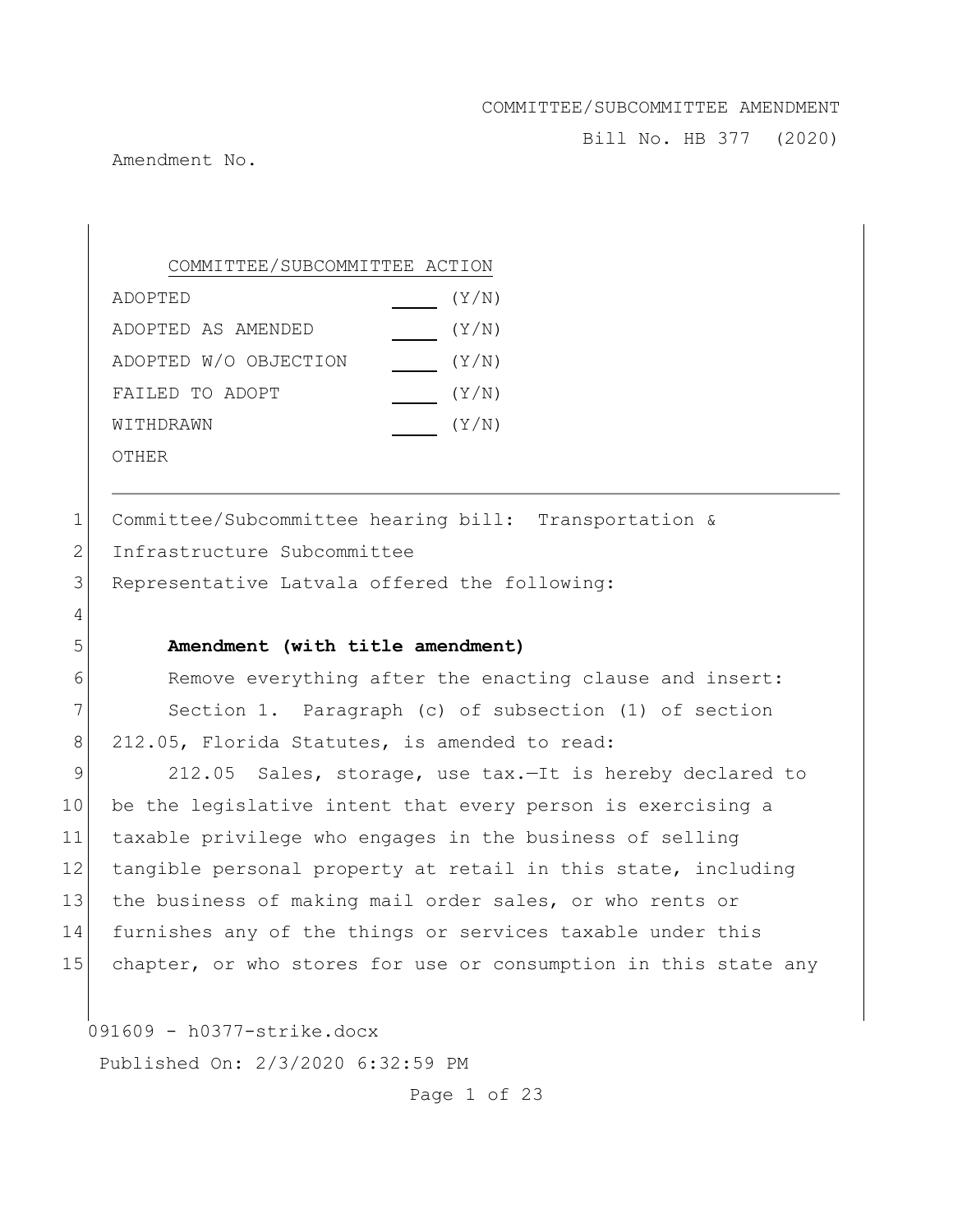Bill No. HB 377 (2020)

Amendment No.

16 item or article of tangible personal property as defined herein 17 and who leases or rents such property within the state.

18 (1) For the exercise of such privilege, a tax is levied on 19 each taxable transaction or incident, which tax is due and 20 payable as follows:

21 (c) At the rate of 6 percent of the gross proceeds derived 22 from the lease or rental of tangible personal property, as 23 defined herein; however, the following special provisions apply 24 to the lease or rental of motor vehicles:

25 1. When a motor vehicle is leased or rented by a motor 26 vehicle rental company or a peer-to-peer car-sharing program, as 27 those terms are defined in s.  $212.0606(1)$ , for a period of less 28 than 12 months:

29 a. If the motor vehicle is rented in Florida, the entire 30 amount of such rental is taxable, even if the vehicle is dropped 31 off in another state.

32 b. If the motor vehicle is rented in another state and 33 dropped off in Florida, the rental is exempt from Florida tax.

34 c. If the motor vehicle is rented by a peer-to-peer car-35 sharing program, the peer-to-peer car-sharing program must 36 collect and remit the applicable tax due in connection with the 37 rental.

091609 - h0377-strike.docx 38 2. Except as provided in subparagraph 3., for the lease or 39 rental of a motor vehicle for a period of not less than 12 40 months, sales tax is due on the lease or rental payments if the

Published On: 2/3/2020 6:32:59 PM

Page 2 of 23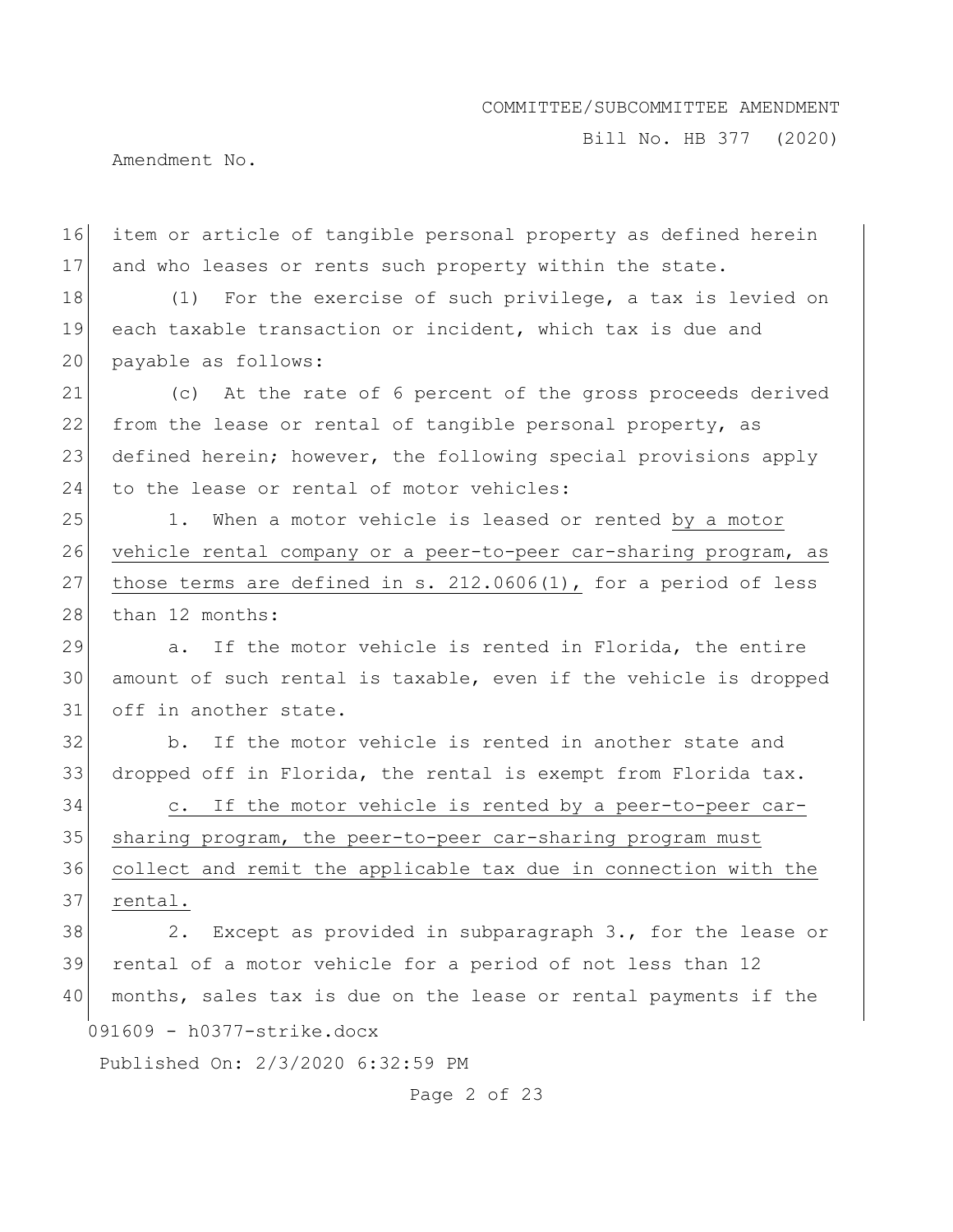Bill No. HB 377 (2020)

Amendment No.

41 vehicle is registered in this state; provided, however, that no 42 tax shall be due if the taxpayer documents use of the motor 43 vehicle outside this state and tax is being paid on the lease or 44 rental payments in another state.

45 3. The tax imposed by this chapter does not apply to the 46 lease or rental of a commercial motor vehicle as defined in s. 47 316.003(13)(a) to one lessee or rentee for a period of not less 48 than 12 months when tax was paid on the purchase price of such 49 vehicle by the lessor. To the extent tax was paid with respect 50 to the purchase of such vehicle in another state, territory of 51 | the United States, or the District of Columbia, the Florida tax 52 payable shall be reduced in accordance with the provisions of s. 53 212.06(7). This subparagraph shall only be available when the 54 lease or rental of such property is an established business or 55 part of an established business or the same is incidental or 56 germane to such business.

57 Section 2. Section 212.0606, Florida Statutes, is amended 58 to read:

59 212.0606 Rental car surcharge.-

60 (1) As used in this section, the term:

61 (a) "Car-sharing service" means a membership-based

62 organization or business, or division thereof, which requires

63 the payment of an application fee or a membership fee and

64 provides member access to motor vehicles:

091609 - h0377-strike.docx

Published On: 2/3/2020 6:32:59 PM

Page 3 of 23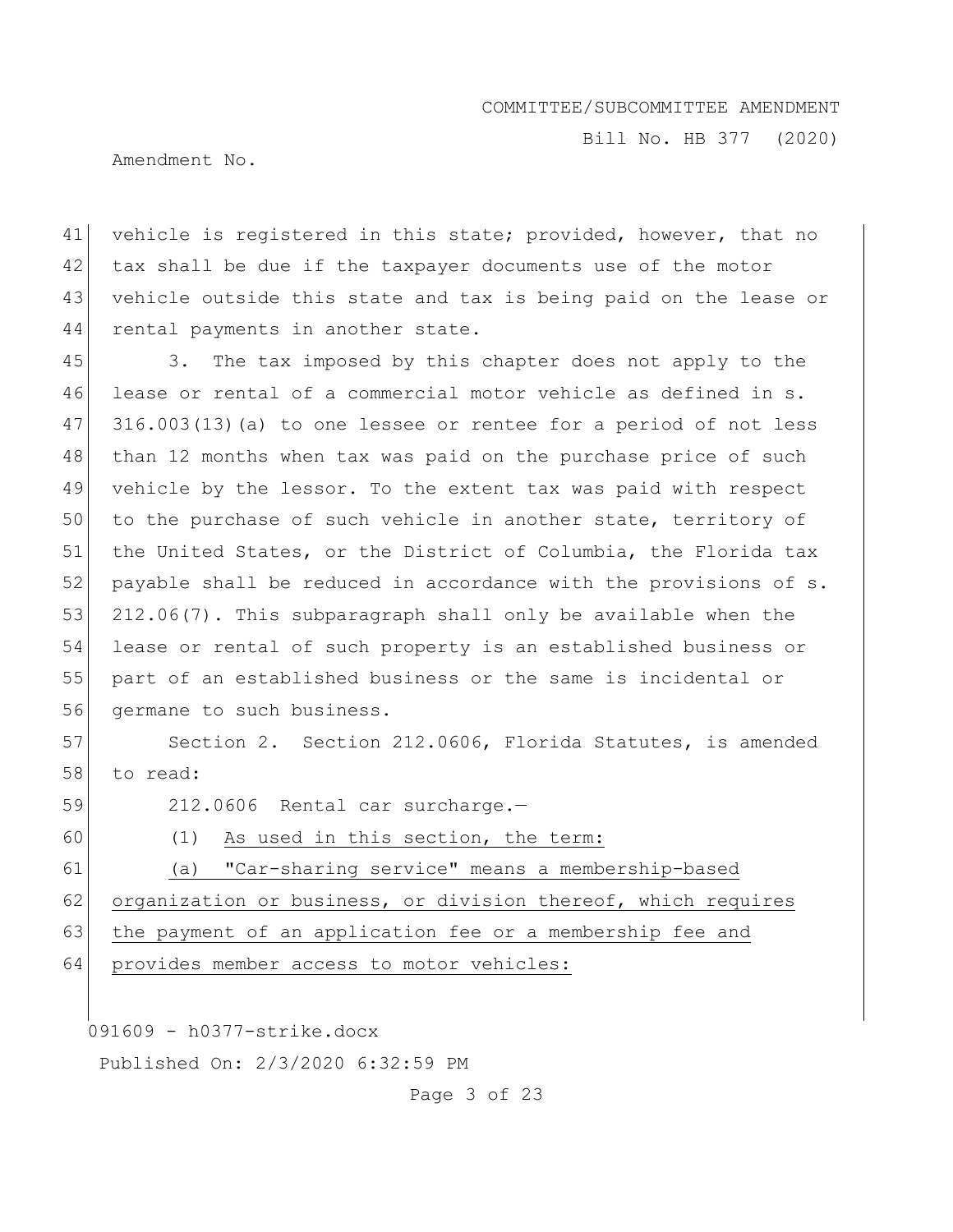Bill No. HB 377 (2020)

Amendment No.

| 65 | 1. Only at locations that are not staffed by car-sharing          |
|----|-------------------------------------------------------------------|
| 66 | service personnel employed solely for the purpose of interacting  |
| 67 | with car-sharing service members;                                 |
| 68 | Twenty-four hours per day, 7 days per week;<br>2.                 |
| 69 | Only through automated means, including, but not<br>3.            |
| 70 | limited to, a smartphone application or an electronic membership  |
| 71 | card;                                                             |
| 72 | On an hourly basis or for a shorter increment of time;<br>4.      |
| 73 | Without a separate fee for refueling the motor vehicle;<br>5.     |
| 74 | Without a separate fee for minimum financial<br>6.                |
| 75 | responsibility liability insurance; and                           |
| 76 | 7. Owned or controlled by the car-sharing service or its          |
| 77 | affiliates.                                                       |
| 78 | "Motor vehicle rental company" means an entity that is<br>(b)     |
| 79 | in the business of providing, for financial consideration, motor  |
| 80 | vehicles to the public under a rental agreement.                  |
| 81 | "Peer-to-peer car-sharing program" has the same<br>(C)            |
| 82 | meaning as in s. $627.7483(1)$ .                                  |
| 83 | Except as provided in subsection (3) $(2)$ , a<br>(2)             |
| 84 | surcharge of \$2 per day or any part of a day is imposed upon the |
| 85 | lease or rental by a motor vehicle rental company or a peer-to-   |
| 86 | peer car-sharing program of a motor vehicle that is licensed for  |
| 87 | hire and designed to carry fewer than nine passengers,            |
| 88 | regardless of whether the motor vehicle is licensed in this       |
| 89 | state, for financial consideration and without transfer of the    |
|    | 091609 - h0377-strike.docx                                        |
|    | Published On: 2/3/2020 6:32:59 PM                                 |
|    | Page 4 of 23                                                      |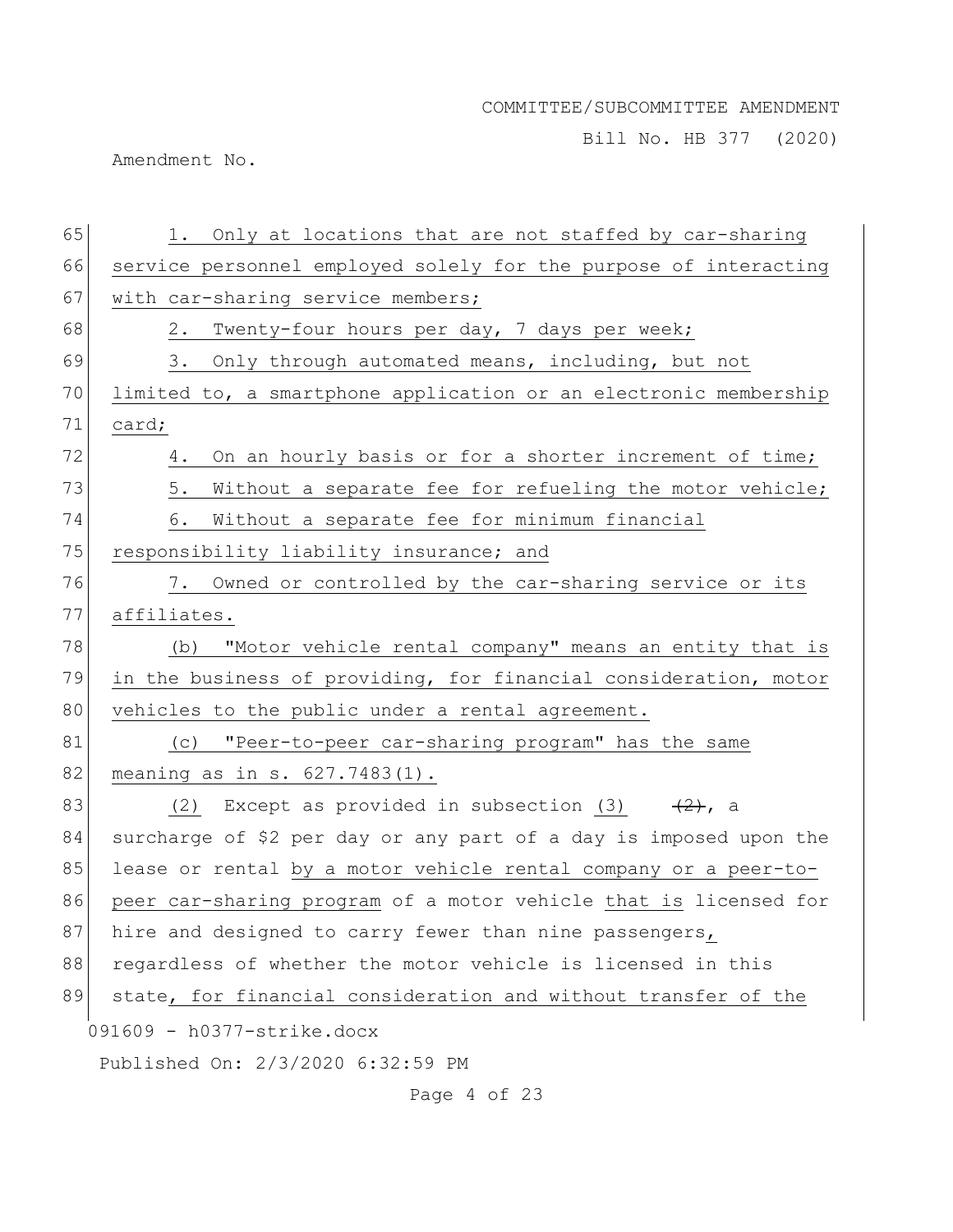Bill No. HB 377 (2020)

Amendment No.

90 title of the motor vehicle. The surcharge is imposed regardless 91 of whether the lease or rental occurs in person or through 92 digital means. The surcharge applies to only the first 30 days 93 of the term of a lease or rental and must be collected by the 94 motor vehicle rental company or the peer-to-peer car-sharing 95 program. The surcharge is subject to all applicable taxes 96 imposed by this chapter. 97 (3) $(3)$  A member of a car-sharing service who uses a motor 98 vehicle as described in subsection (2)  $(1)$  for less than 24 99 hours pursuant to an agreement with the car-sharing service 100 shall pay a surcharge of \$1 per usage. A member of a car-sharing 101 service who uses the same motor vehicle for 24 hours or more 102 shall pay a surcharge of \$2 per day or any part of a day as 103 provided in subsection (2)  $(1)$ . The car-sharing service shall 104 collect the surcharge For purposes of this subsection, the term 105 **"**car-sharing service" means a membership-based organization or 106 business, or division thereof, which requires the payment of an 107 application or membership fee and provides member access to 108 motor vehicles:

 $109$  (a) Only at locations that are not staffed by car-sharing 110 service personnel employed solely for the purpose of interacting 111 with car-sharing service members;

112 (b) Twenty-four hours per day, 7 days per week;

091609 - h0377-strike.docx

Published On: 2/3/2020 6:32:59 PM

Page 5 of 23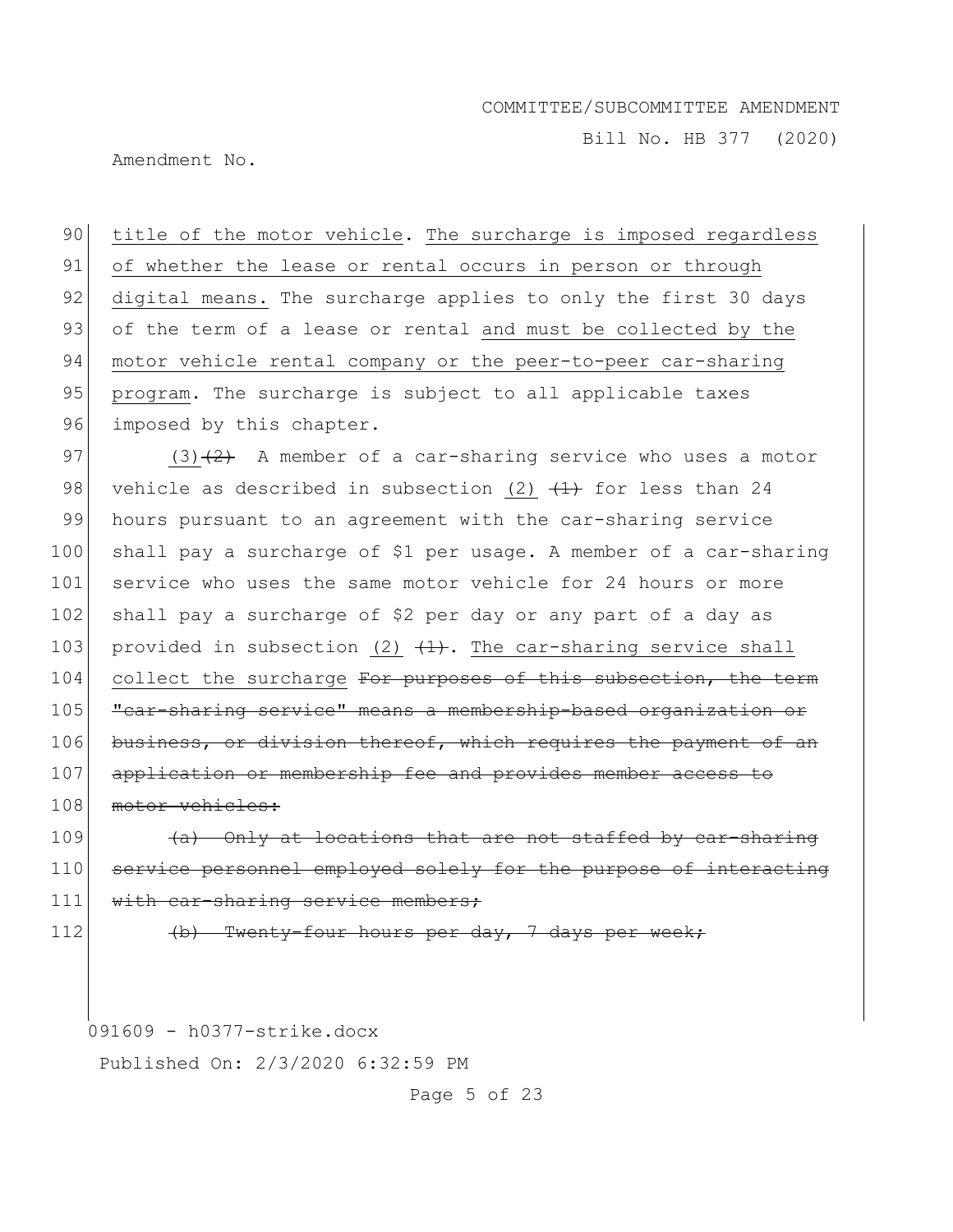Bill No. HB 377 (2020)

Amendment No.

113 **(a)** Only through automated means, including, but not 114 limited to, smartphone applications or electronic membership  $115$  cards;  $116$  (d) On an hourly basis or for a shorter increment of time; 117 **(e)** Without a separate fee for refueling the motor 118 vehicle; 119  $(f)$  Without a separate fee for minimum financial 120 responsibility liability insurance; and 121 (g) Owned or controlled by the car-sharing service or its 122 affiliates. The surcharge imposed under this subsection does not

123 apply to the lease, rental, or use of a motor vehicle from a 124 location owned, operated, or leased by or for the benefit of an 125 airport or airport authority.

126  $(4)$  (a)  $\left(\frac{3}{4}\right)$  (a)  $\left(\frac{1}{4}\right)$  Notwithstanding s. 212.20, and less the costs 127 of administration, 80 percent of the proceeds of this surcharge 128 shall be deposited in the State Transportation Trust Fund, 15.75 129 percent of the proceeds of this surcharge shall be deposited in 130 the Tourism Promotional Trust Fund created in s. 288.122, and 131 4.25 percent of the proceeds of this surcharge shall be 132 deposited in the Florida International Trade and Promotion Trust 133 Fund. For the purposes of this subsection, the term "proceeds of 134 this surcharge" of the surcharge means all funds collected and 135 received by the department under this section, including 136 interest and penalties on delinquent surcharges. The department 137 shall provide the Department of Transportation rental car

091609 - h0377-strike.docx

Published On: 2/3/2020 6:32:59 PM

Page 6 of 23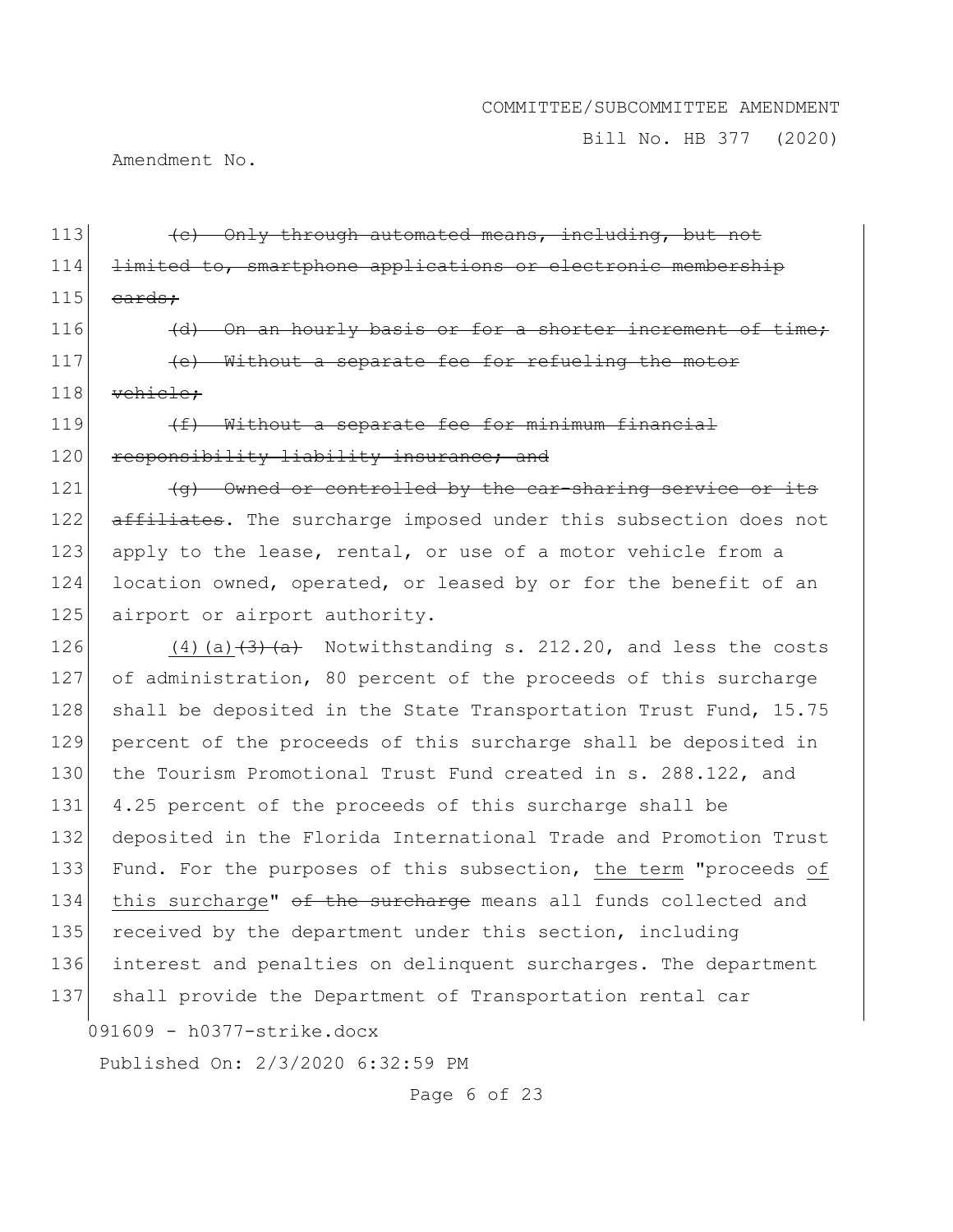Bill No. HB 377 (2020)

Amendment No.

138 surcharge revenue information for the previous state fiscal year 139 by September 1 of each year.

140 (b) Notwithstanding any other provision of law, the 141 proceeds deposited in the State Transportation Trust Fund shall 142 be allocated on an annual basis in the Department of 143 Transportation's work program to each department district, 144 except the Turnpike District. The amount allocated to each 145 district shall be based on the amount of proceeds attributed to 146 the counties within each respective district.

147 (5)(a) $\left(4\right)$  Except as provided in this section, the 148 department shall administer, collect, and enforce the surcharge 149 as provided in this chapter.

150 (b) $\left(\frac{a}{b}\right)$  The department shall require a dealer dealers to 151 report surcharge collections according to the county to which 152 the surcharge was attributed. For purposes of this section, the 153 surcharge shall be attributed to the county where the rental 154 agreement was entered into.

155  $(c)$  (c)  $(b)$  A dealer Dealers who collects collect the rental 156 car surcharge shall report to the department all surcharge 157 revenues attributed to the county where the rental agreement was 158 entered into on a timely filed return for each required 159 reporting period. The provisions of this chapter which apply to 160 interest and penalties on delinquent taxes apply to the 161 surcharge. The surcharge shall not be included in the 162 calculation of estimated taxes pursuant to s. 212.11. The

091609 - h0377-strike.docx

Published On: 2/3/2020 6:32:59 PM

Page 7 of 23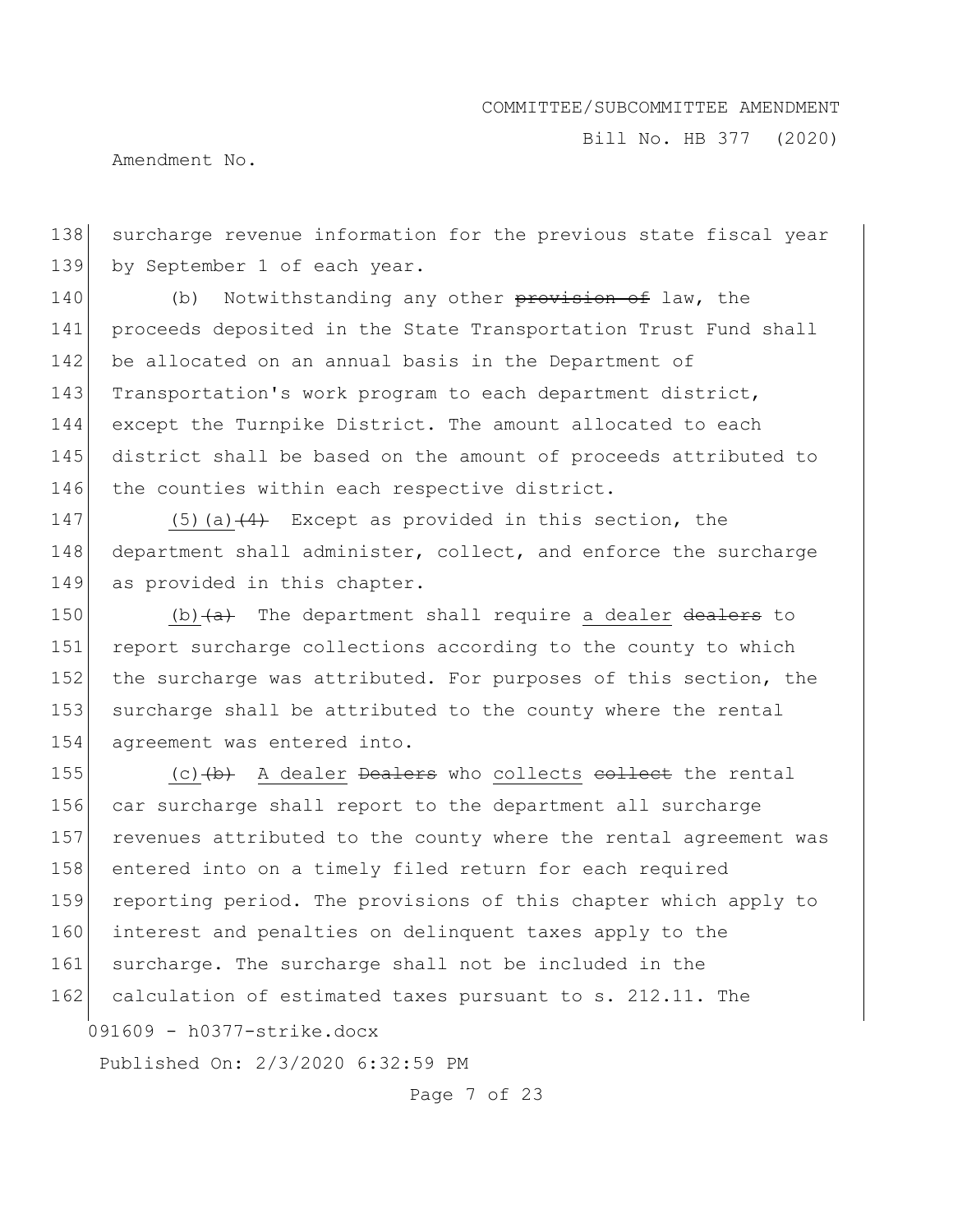Bill No. HB 377 (2020)

Amendment No.

163 dealer's credit provided in s. 212.12 does not apply to any 164 amount collected under this section. 165  $(6)$   $(5)$  The surcharge imposed by this section does not 166 apply to a motor vehicle provided at no charge to a person whose 167 motor vehicle is being repaired, adjusted, or serviced by the 168 entity providing the replacement motor vehicle. 169 Section 3. Section 627.7483, Florida Statutes, is created 170 to read: 171 627.7483 Peer-to-peer car sharing; insurance 172 requirements.-173 (1) DEFINITIONS.—As used in this section, the term: 174 (a) "Car-sharing delivery period" means the period of time 175 during which a shared vehicle is being delivered to the location 176 of the car-sharing start time, if applicable, as documented by 177 the governing peer-to-peer car-sharing program agreement. 178 (b) "Car-sharing period" means the period of time that 179 commences either at the car-sharing delivery period or, if there 180 is no car-sharing delivery period, at the car-sharing start time 181 and that ends at the car-sharing termination time. 182 (c) "Car-sharing start time" means the time when the 183 shared vehicle is under the control of the shared vehicle 184 driver, which time occurs at or after the time the reservation 185 of the shared vehicle is scheduled to begin, as documented in 186 the records of a peer-to-peer car-sharing program.

091609 - h0377-strike.docx

Published On: 2/3/2020 6:32:59 PM

Page 8 of 23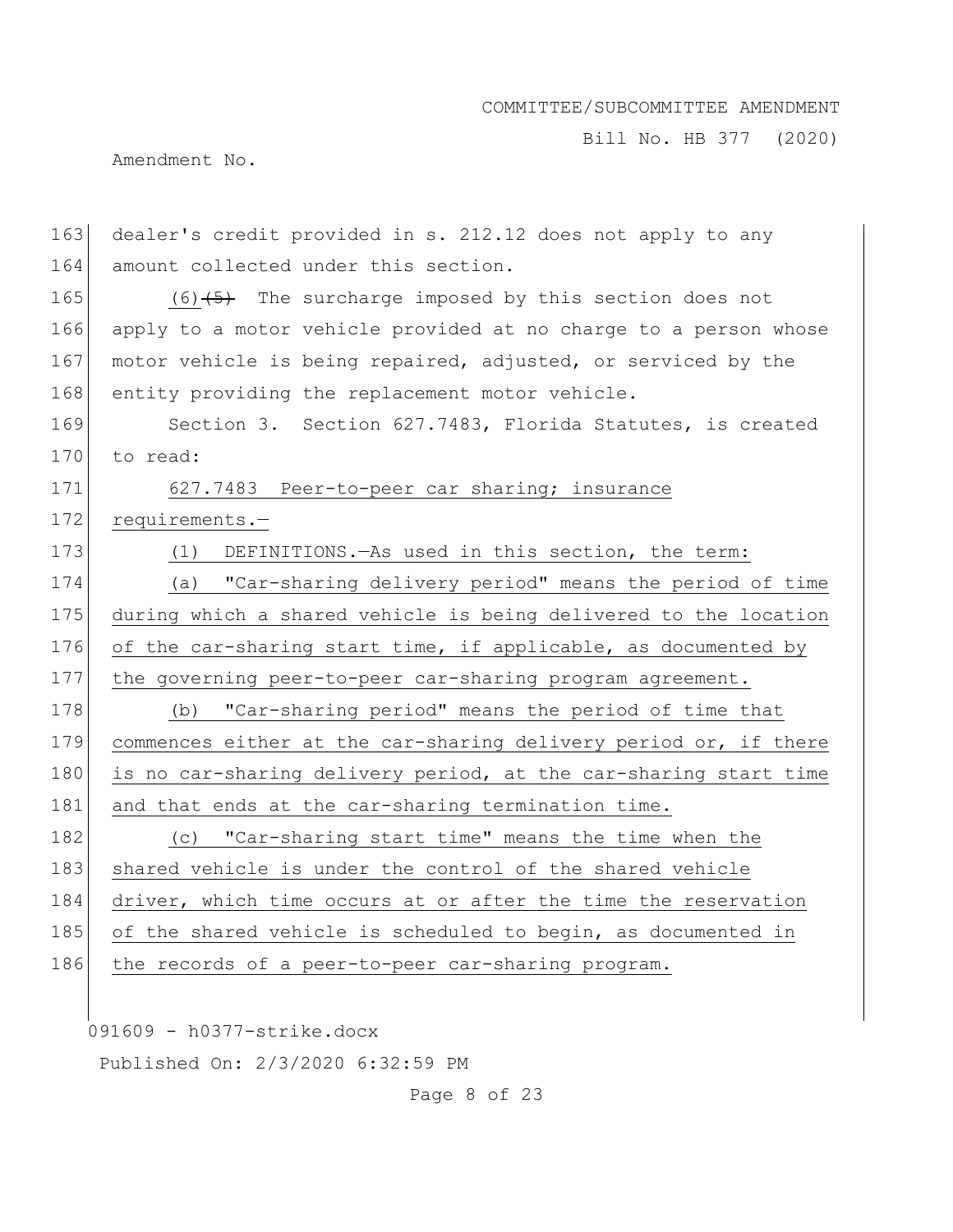Bill No. HB 377 (2020)

Amendment No.

| 187 | (d) "Car-sharing termination time" means the earliest of               |
|-----|------------------------------------------------------------------------|
| 188 | the following events:                                                  |
| 189 | 1. The expiration of the agreed-upon period of time                    |
| 190 | established for the use of a shared vehicle according to the           |
| 191 | terms of the peer-to-peer car-sharing program agreement, if the        |
| 192 | shared vehicle is delivered to the location agreed upon in the         |
| 193 | peer-to-peer car-sharing program agreement;                            |
| 194 | 2. The time the shared vehicle is returned to a location               |
| 195 | as alternatively agreed upon by the shared vehicle owner and           |
| 196 | shared vehicle driver, as communicated through a peer-to-peer          |
| 197 | car-sharing program; or                                                |
| 198 | 3. The time the shared vehicle owner or the shared vehicle             |
| 199 | owner's authorized designee takes possession and control of the        |
| 200 | shared vehicle.                                                        |
| 201 | (e) "Peer-to-peer car sharing" or "car sharing" means the              |
| 202 | authorized use of a motor vehicle by an individual other than          |
| 203 | the vehicle's owner through a peer-to-peer car-sharing program.        |
| 204 | For the purposes of this section, the term does not include the        |
| 205 | renting of a motor vehicle through a rental car company, the use       |
| 206 | of a for-hire vehicle as defined in s. 320.01(15), ridesharing         |
| 207 | as defined in s. $341.031(9)$ , carpool as defined in s. $450.28(3)$ , |
| 208 | or the use of a motor vehicle under an agreement for a car-            |
| 209 | sharing service as defined in s. 212.0606(1).                          |
| 210 | "Peer-to-peer car-sharing program" means a business<br>(f)             |
| 211 | platform that enables peer-to-peer car sharing by connecting           |
|     | 091609 - h0377-strike.docx                                             |
|     | Published On: 2/3/2020 6:32:59 PM                                      |

Page 9 of 23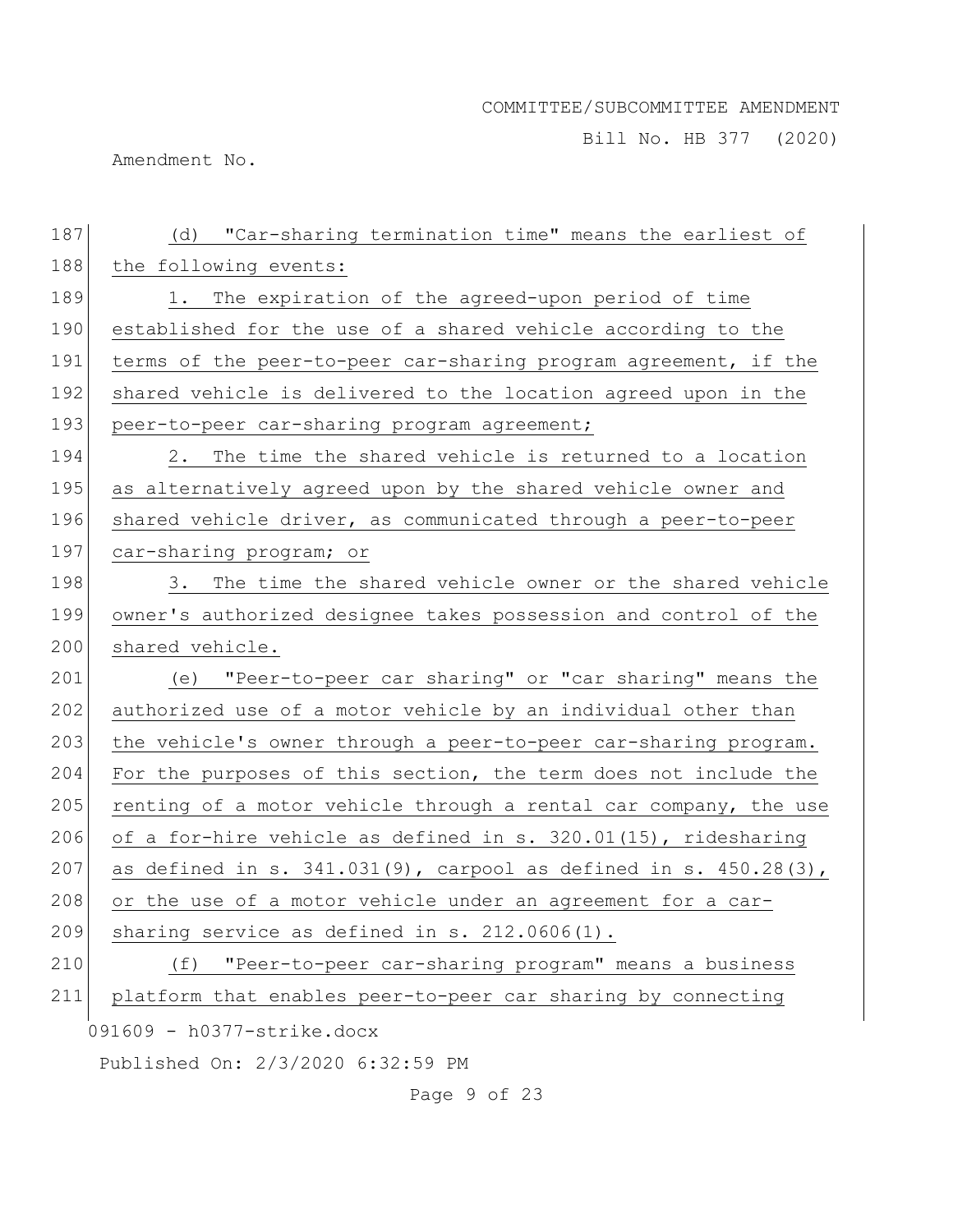Bill No. HB 377 (2020)

Amendment No.

| 212 | motor vehicle owners with drivers for financial consideration.         |
|-----|------------------------------------------------------------------------|
| 213 | For the purposes of this section, the term does not include a          |
| 214 | rental car company, a car-sharing service as defined in s.             |
| 215 | $212.0606(1)$ , a taxicab association, or the owner of a for-hire      |
| 216 | vehicle as defined in $s. 320.01(15)$ .                                |
| 217 | (g) "Peer-to-peer car-sharing program agreement" means the             |
| 218 | terms and conditions established by the peer-to-peer car-sharing       |
| 219 | program which are applicable to a shared vehicle owner and a           |
| 220 | shared vehicle driver and which govern the use of a shared             |
| 221 | vehicle through a peer-to-peer car-sharing program. For the            |
| 222 | purposes of this section, the term does not include a rental           |
| 223 | agreement or an agreement for a for-hire vehicle as defined in         |
| 224 | s. 320.01(15) or for a car-sharing service as defined in s.            |
| 225 | $212.0606(1)$ .                                                        |
| 226 | (h) "Shared vehicle" means a motor vehicle that is                     |
| 227 | available for sharing through a peer-to-peer car-sharing               |
| 228 | program. For the purposes of this section, the term does not           |
| 229 | include a rental car, a for-hire vehicle as defined in s.              |
| 230 | 320.01(15), or a motor vehicle used for ridesharing as defined         |
| 231 | in s. $341.031(9)$ , for carpool as defined in s. $450.28(3)$ , or for |
| 232 | car-sharing service as defined in s. 212.0606(1).                      |
| 233 | (i) "Shared vehicle driver" means an individual who has                |
| 234 | been authorized by the shared vehicle owner to drive the shared        |
| 235 | vehicle under the peer-to-peer car-sharing program agreement.          |
|     |                                                                        |
|     |                                                                        |

091609 - h0377-strike.docx

Published On: 2/3/2020 6:32:59 PM

Page 10 of 23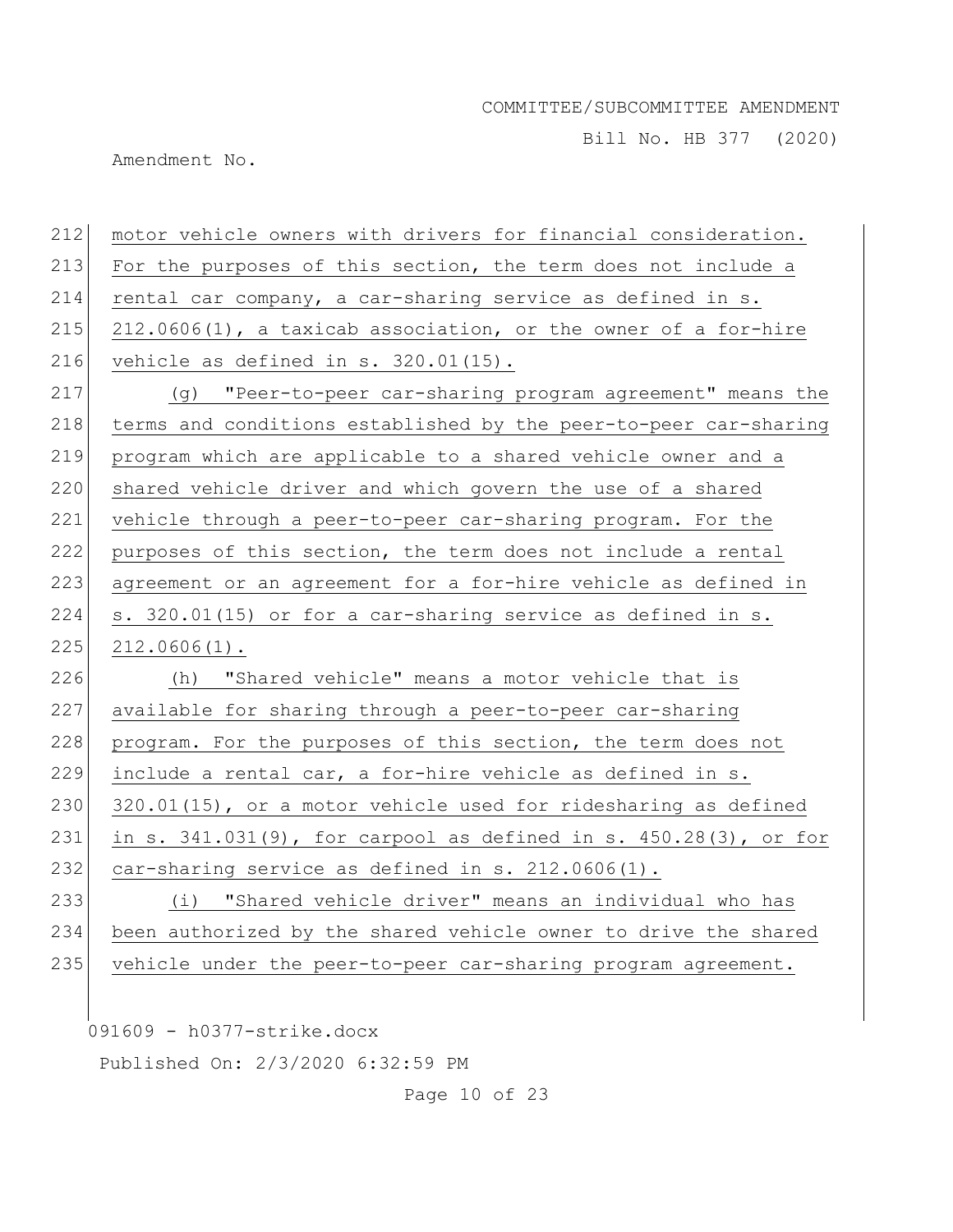Bill No. HB 377 (2020)

Amendment No.

| 236 | (j) "Shared vehicle owner" means the registered owner, or         |
|-----|-------------------------------------------------------------------|
| 237 | a natural person or an entity designated by the registered        |
| 238 | owner, of a motor vehicle made available for sharing to shared    |
| 239 | vehicle drivers through a peer-to-peer car-sharing program. For   |
| 240 | the purposes of this section, the term does not include an owner  |
| 241 | of a for-hire vehicle as defined in s. 320.01(15).                |
| 242 | INSURANCE COVERAGE REQUIREMENTS.-<br>(2)                          |
| 243 | (a) 1. A peer-to-peer car-sharing program shall ensure            |
| 244 | that, during each car-sharing period, the shared vehicle owner    |
| 245 | and the shared vehicle driver are insured under a motor vehicle   |
| 246 | insurance policy that provides all of the following:              |
| 247 | Property damage liability coverage that meets the<br>a.           |
| 248 | minimum coverage amounts required under s. 324.022.               |
| 249 | b. Bodily injury liability coverage limits as described in        |
| 250 | s. $324.021(7)$ (a) and (b).                                      |
| 251 | Personal injury protection benefits that meet the<br>$\circ$ .    |
| 252 | minimum coverage amounts required under s. 627.736.               |
| 253 | Uninsured and underinsured vehicle coverage as required<br>d.     |
| 254 | under s. 627.727.                                                 |
| 255 | 2.<br>The peer-to-peer car-sharing program shall also ensure      |
| 256 | that the motor vehicle insurance policy under subparagraph $1$ .: |
| 257 | Recognizes that the shared vehicle insured under the<br>а.        |
| 258 | policy is made available and used through a peer-to-peer car-     |
| 259 | sharing program; or                                               |
|     |                                                                   |
|     | 091609 - h0377-strike.docx                                        |

Published On: 2/3/2020 6:32:59 PM

Page 11 of 23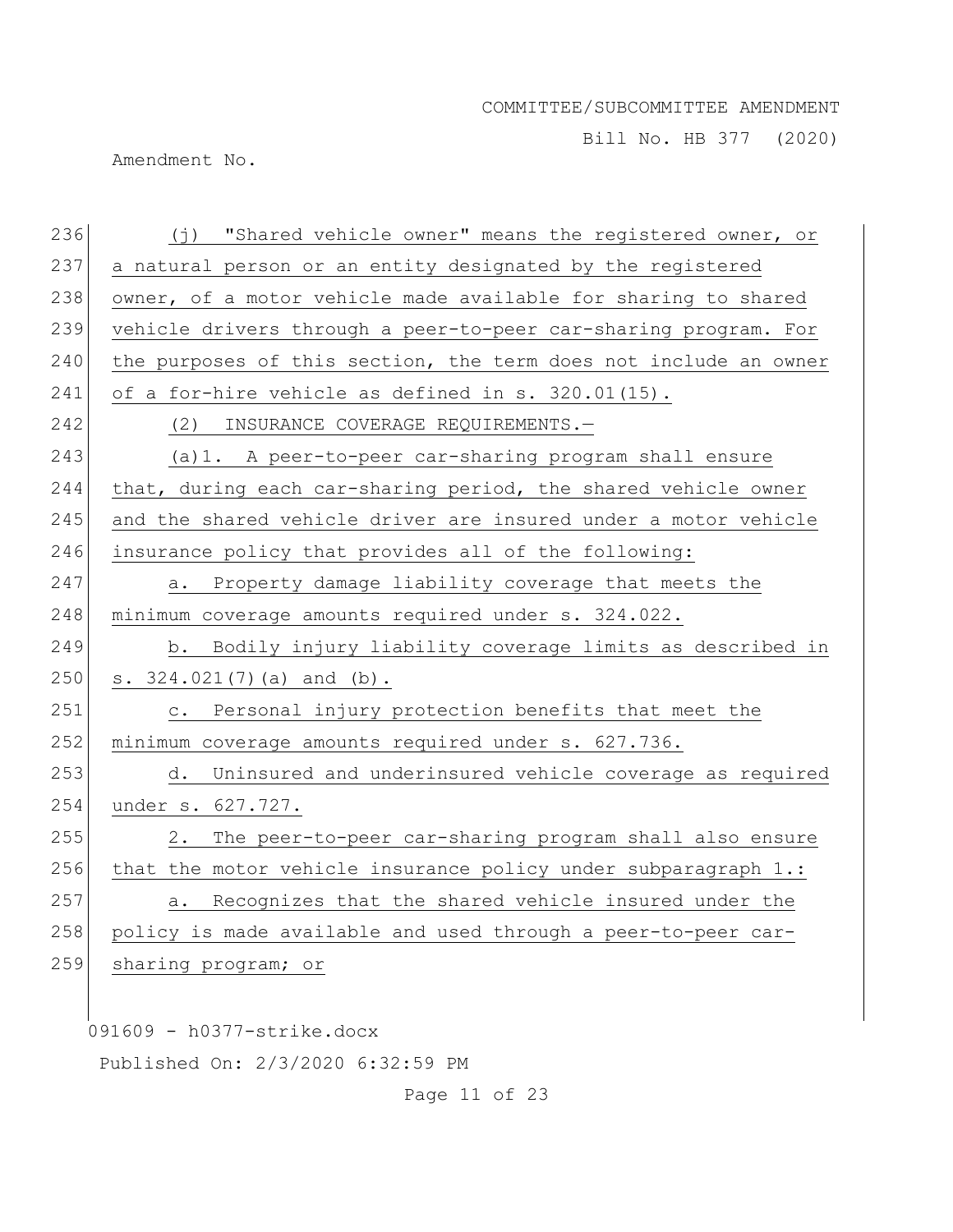Bill No. HB 377 (2020)

Amendment No.

| 260 | b. Does not exclude the use of a shared vehicle by a             |
|-----|------------------------------------------------------------------|
| 261 | shared vehicle driver.                                           |
| 262 | (b) 1. The insurance described under paragraph (a) may be        |
| 263 | satisfied by a motor vehicle insurance policy maintained by:     |
| 264 | A shared vehicle owner;<br>а.                                    |
| 265 | A shared vehicle driver;<br>b.                                   |
| 266 | A peer-to-peer car-sharing program; or<br>$\mathtt{C}$ .         |
| 267 | A combination of a shared vehicle owner, a shared<br>d.          |
| 268 |                                                                  |
|     | vehicle driver, and a peer-to-peer car-sharing program.          |
| 269 | 2.<br>The insurance policy maintained in subparagraph 1.         |
| 270 | which satisfies the insurance requirements under paragraph (a)   |
| 271 | is primary during each car-sharing period.                       |
| 272 | If the insurance maintained by a shared vehicle owner<br>3.a.    |
| 273 | or shared vehicle driver in accordance with subparagraph 1. has  |
| 274 | lapsed or does not provide the coverage required under paragraph |
| 275 | (a), the insurance maintained by the peer-to-peer car-sharing    |
| 276 | program must provide the coverage required under paragraph (a),  |
| 277 | beginning with the first dollar of a claim, and must defend such |
| 278 | claim, except under circumstances as set forth in subparagraph   |
| 279 | (3)(a)2.                                                         |
| 280 | Coverage under a motor vehicle insurance policy<br>b.            |
| 281 | maintained by the peer-to-peer car-sharing program must not be   |
| 282 | dependent on another motor vehicle insurer first denying a       |
| 283 | claim, and another motor vehicle insurance policy is not         |
| 284 | required to first deny a claim.                                  |
|     | 091609 - h0377-strike.docx                                       |
|     | Published On: 2/3/2020 6:32:59 PM                                |
|     |                                                                  |
|     | Page 12 of 23                                                    |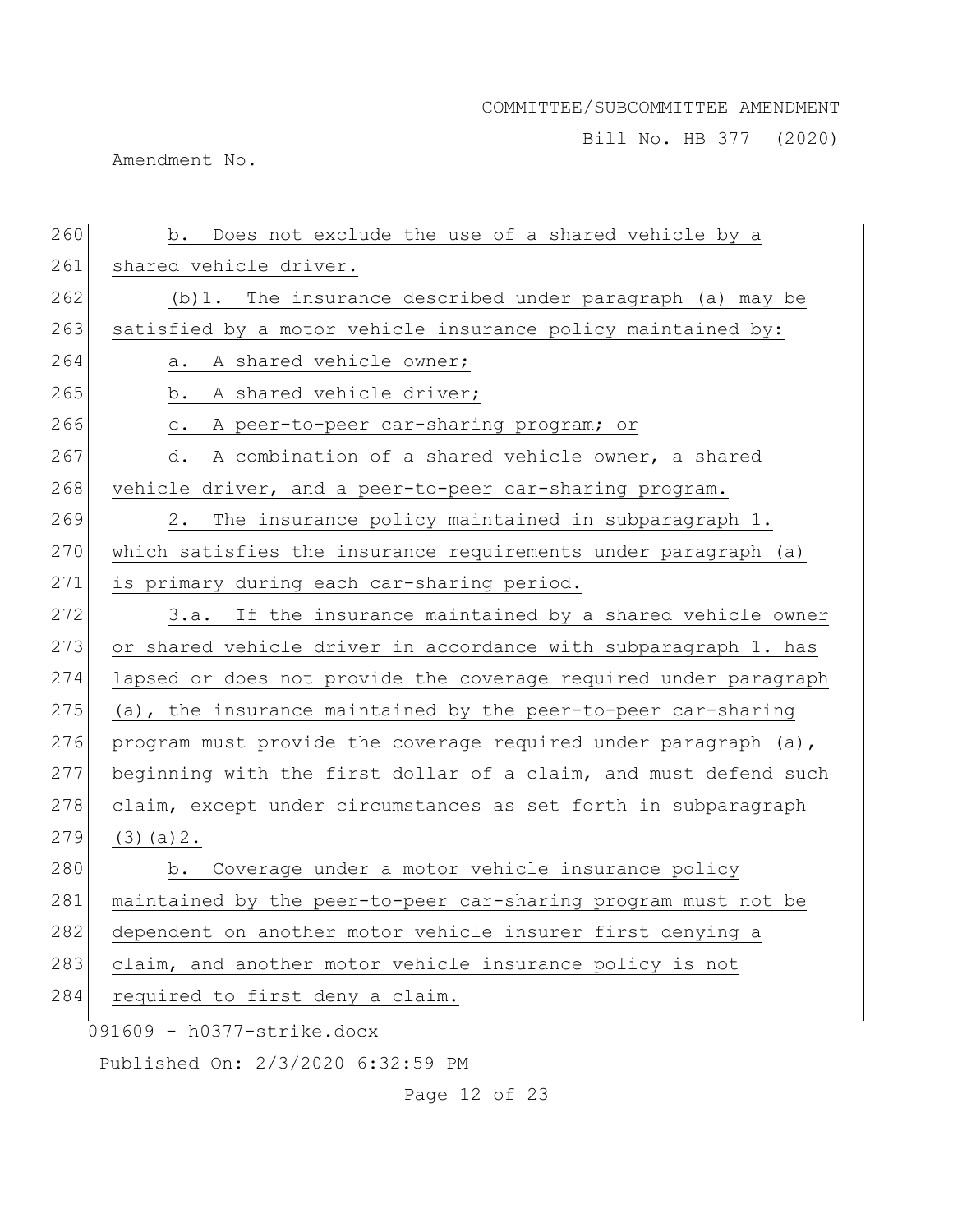Bill No. HB 377 (2020)

Amendment No.

| 285 | Notwithstanding any other law, statute, rule, or<br>$\mathtt{C}$ . |
|-----|--------------------------------------------------------------------|
| 286 | regulation to the contrary, a peer-to-peer car-sharing program     |
| 287 | has an insurable interest in a shared vehicle during the car-      |
| 288 | sharing period. This sub-subparagraph does not create liability    |
| 289 | for a peer-to-peer car-sharing program for maintaining the         |
| 290 | coverage required under paragraph (a) and under this paragraph,    |
| 291 | if applicable.                                                     |
| 292 | A peer-to-peer car-sharing program may own and maintain<br>d.      |
| 293 | as the named insured one or more policies of motor vehicle         |
| 294 | insurance which provide coverage for:                              |
| 295 | Liabilities assumed by the peer-to-peer car-sharing<br>( I )       |
| 296 | program under a peer-to-peer car-sharing program agreement;        |
| 297 | Liability of the shared vehicle owner;<br>(TI)                     |
| 298 | Liability of the shared vehicle driver;<br>(III)                   |
| 299 | Damage or loss to the shared motor vehicle; or<br>(TV)             |
| 300 | (V)<br>Damage, loss, or injury to persons or property to           |
| 301 | satisfy the personal injury protection and uninsured and           |
| 302 | underinsured motorist coverage requirements of this section.       |
| 303 | Insurance required under paragraph (a), when maintained<br>е.      |
| 304 | by a peer-to-peer car-sharing program, may be provided by an       |
| 305 | insurer authorized to do business in this state which is a         |
| 306 | member of the Florida Insurance Guaranty Association or an         |
| 307 | eligible surplus lines insurer that has a superior, excellent,     |
| 308 | exceptional, or equivalent financial strength rating by a rating   |
| 309 | agency acceptable to the office. A peer-to-peer car-sharing        |
|     | 091609 - h0377-strike.docx                                         |
|     | Published On: 2/3/2020 6:32:59 PM                                  |
|     |                                                                    |

Page 13 of 23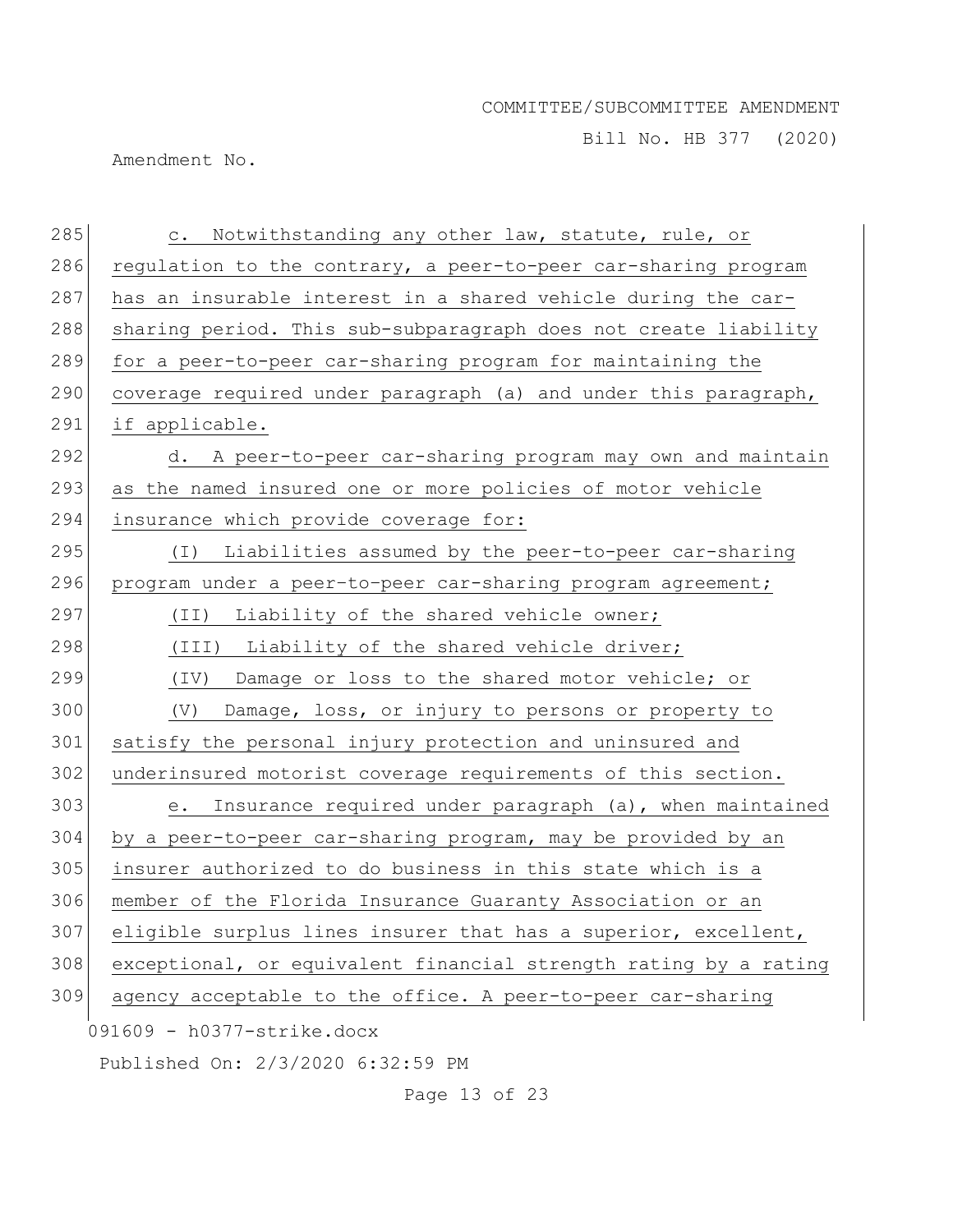Bill No. HB 377 (2020)

Amendment No.

| 310 | program is not transacting in insurance when it maintains the    |
|-----|------------------------------------------------------------------|
| 311 | insurance required under this section.                           |
| 312 | LIABILITIES AND INSURANCE EXCLUSIONS.-<br>(3)                    |
| 313 | (a) $Liability.$                                                 |
| 314 | 1. A peer-to-peer car-sharing program shall assume               |
| 315 | liability, except as provided in subparagraph 2., of a shared    |
| 316 | vehicle owner for bodily injury or property damage to third      |
| 317 | parties or uninsured and underinsured motorist or personal       |
| 318 | injury protection losses during the car-sharing period in an     |
| 319 | amount stated in the peer-to-peer car-sharing program agreement, |
| 320 | which amount may not be less than those set forth in ss.         |
| 321 | 324.021(7)(a) and (b), 324.022, 627.727, and 627.736,            |
| 322 | respectively.                                                    |
| 323 | The assumption of liability under subparagraph 1. does<br>2.     |
| 324 | not apply if a shared vehicle owner:                             |
| 325 | Makes an intentional or fraudulent material<br>a.                |
| 326 | misrepresentation or omission to the peer-to-peer car-sharing    |
| 327 | program before the car-sharing period in which the loss occurs;  |
| 328 | Оr                                                               |
| 329 | b. Acts in concert with a shared vehicle driver who fails        |
| 330 | to return the shared vehicle pursuant to the terms of the peer-  |
| 331 | to-peer car-sharing program agreement.                           |
| 332 | 3. A peer-to-peer car-sharing program shall assume primary       |
| 333 | liability for a claim when it is in whole or in part providing   |
| 334 | the insurance required under paragraph (2) (a) and:              |
|     | 091609 - h0377-strike.docx                                       |
|     | Published On: 2/3/2020 6:32:59 PM                                |
|     |                                                                  |

Page 14 of 23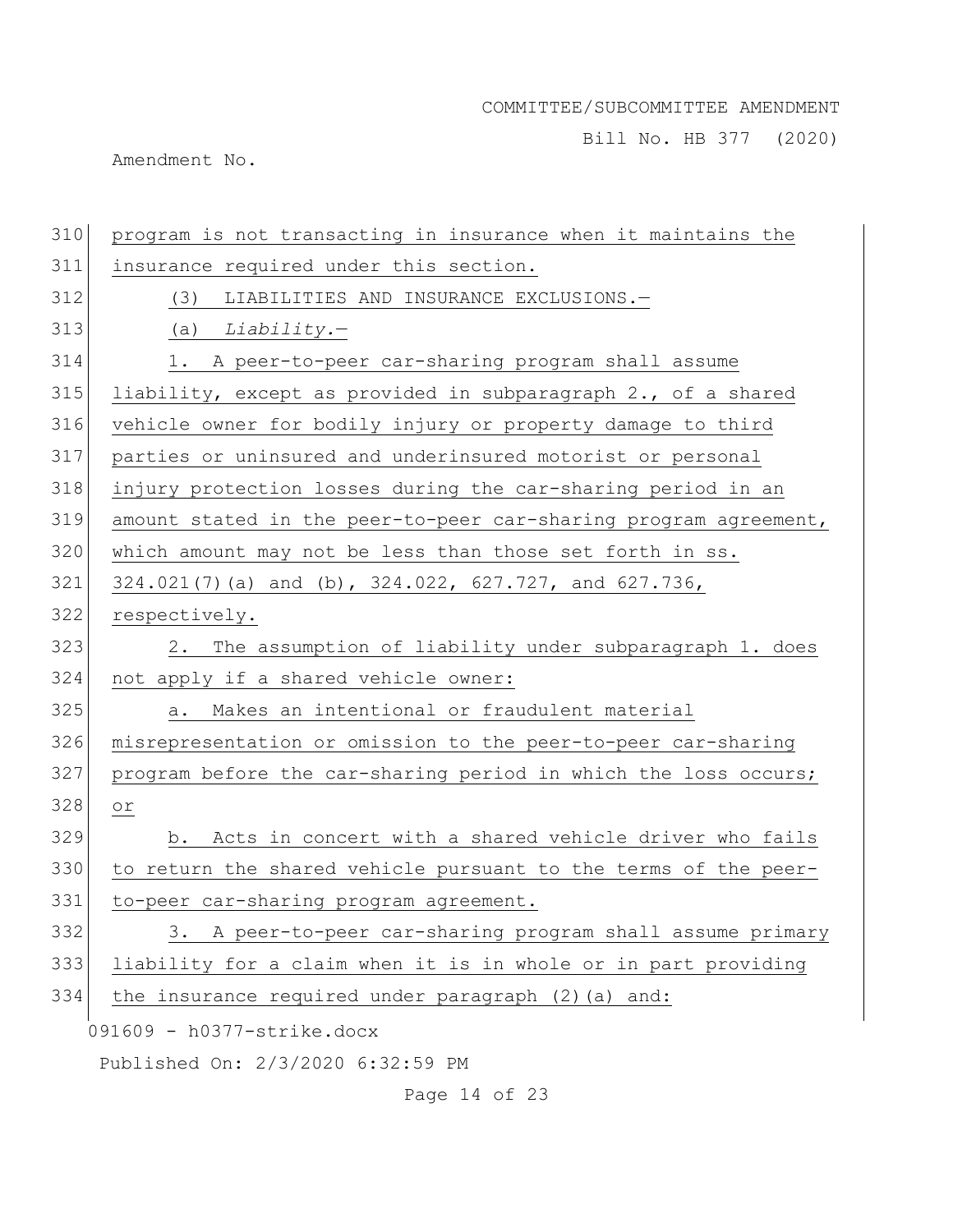Bill No. HB 377 (2020)

Amendment No.

| 335 | a. A dispute exists as to who was in control of the shared       |
|-----|------------------------------------------------------------------|
| 336 | motor vehicle at the time of the loss; and                       |
| 337 | b. The peer-to-peer car-sharing program does not have            |
| 338 | available, did not retain, or fails to provide the information   |
| 339 | required under subsection (5).                                   |
| 340 |                                                                  |
| 341 | The shared vehicle owner's insurer shall indemnify the peer-to-  |
| 342 | peer car-sharing program to the extent of the insurer's          |
| 343 | obligation, if any, under the applicable insurance policy if it  |
| 344 | is determined that the shared vehicle owner was in control of    |
| 345 | the shared motor vehicle at the time of the loss.                |
| 346 | (b) Vicarious liability. - A peer-to-peer car-sharing            |
| 347 | program and a shared vehicle owner are exempt from vicarious     |
| 348 | liability consistent with 49 U.S.C. s. 30106 (2005) under any    |
| 349 | state or local law that imposes liability solely based on        |
| 350 | vehicle ownership.                                               |
| 351 | (c) Exclusions in motor vehicle insurance policies.-An           |
| 352 | authorized insurer that writes motor vehicle liability insurance |
| 353 | in this state may exclude any and all coverage and the duty to   |
| 354 | defend or indemnify for any claim afforded under a shared        |
| 355 | vehicle owner's motor vehicle insurance policy, including, but   |
| 356 | not limited to:                                                  |
| 357 | Liability coverage for bodily injury and property<br>1.          |
| 358 | damage;                                                          |
| 359 | Personal injury protection coverage;<br>2.                       |
|     | 091609 - h0377-strike.docx                                       |
|     | Published On: 2/3/2020 6:32:59 PM                                |

Page 15 of 23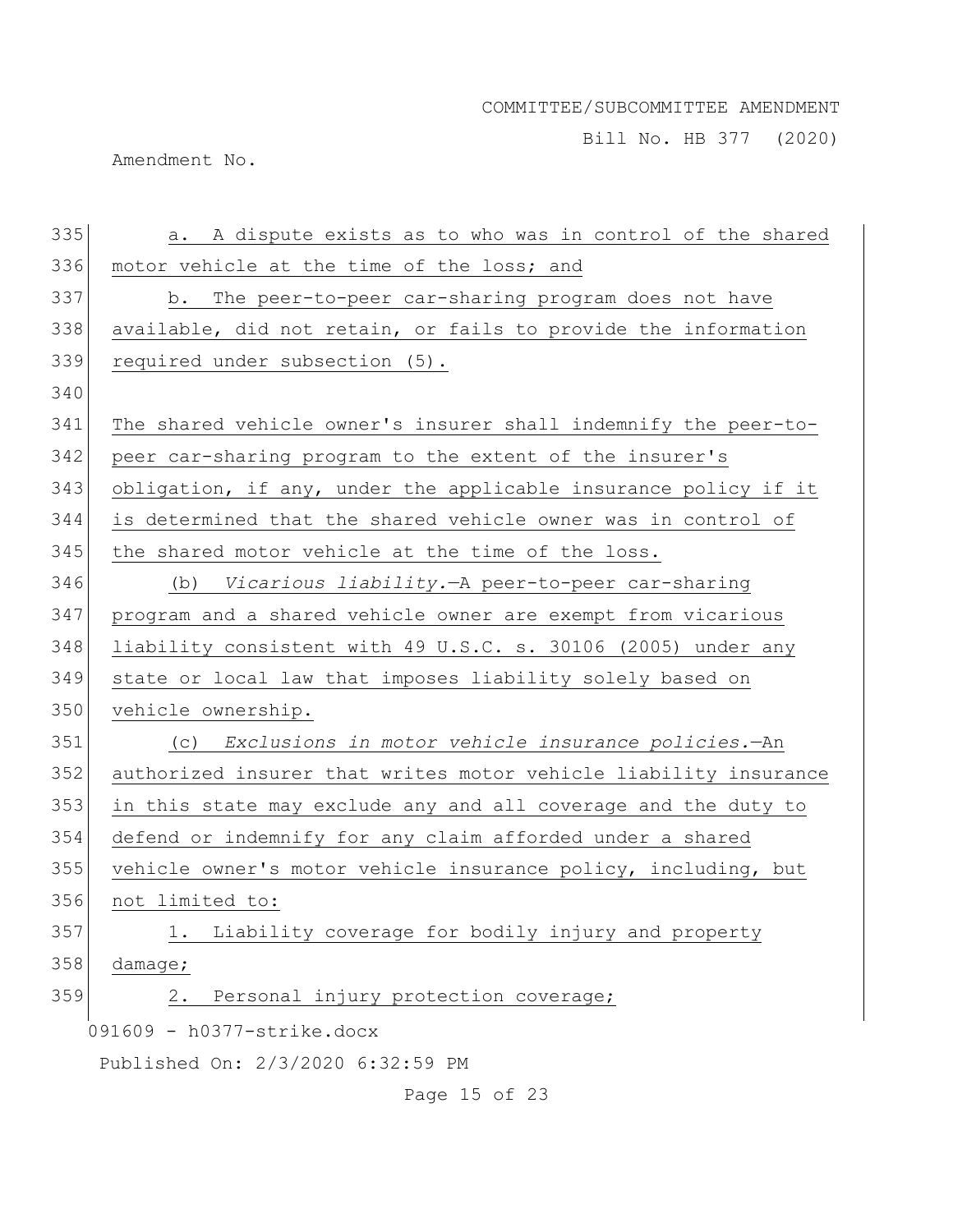Bill No. HB 377 (2020)

Amendment No.

| 360 | Uninsured and underinsured motorist coverage;<br>3.              |
|-----|------------------------------------------------------------------|
| 361 | 4.<br>Medical payments coverage;                                 |
|     |                                                                  |
| 362 | 5.<br>Comprehensive physical damage coverage; and                |
| 363 | 6.<br>Collision physical damage coverage.                        |
| 364 |                                                                  |
| 365 | This paragraph does not invalidate or limit any exclusion        |
| 366 | contained in a motor vehicle insurance policy, including any     |
| 367 | insurance policy in use or approved for use which excludes       |
| 368 | coverage for motor vehicles made available for rent, sharing, or |
| 369 | hire or for any business use.                                    |
| 370 | Contribution against indemnification. - A shared vehicle<br>(d)  |
| 371 | owner's motor vehicle insurer that defends or indemnifies a      |
| 372 | claim against a shared vehicle which is excluded under the terms |
| 373 | of its policy has the right to seek contribution against the     |
| 374 | motor vehicle insurer of the peer-to-peer car-sharing program if |
| 375 | the claim is:                                                    |
| 376 | Made against the shared vehicle owner or the shared<br>1.        |
| 377 | vehicle driver for loss or injury that occurs during the car-    |
| 378 | sharing period; and                                              |
| 379 | Excluded under the terms of its policy.<br>2.                    |
| 380 | NOTIFICATION OF IMPLICATIONS OF LIEN. - At the time a<br>(4)     |
| 381 | motor vehicle owner registers as a shared vehicle owner on a     |
| 382 | peer-to-peer car-sharing program and before the shared vehicle   |
| 383 | owner may make a shared vehicle available for car sharing on the |
| 384 | peer-to-peer car-sharing program, the peer-to-peer car-sharing   |
|     | 091609 - h0377-strike.docx                                       |
|     | Published On: 2/3/2020 6:32:59 PM                                |
|     |                                                                  |

Page 16 of 23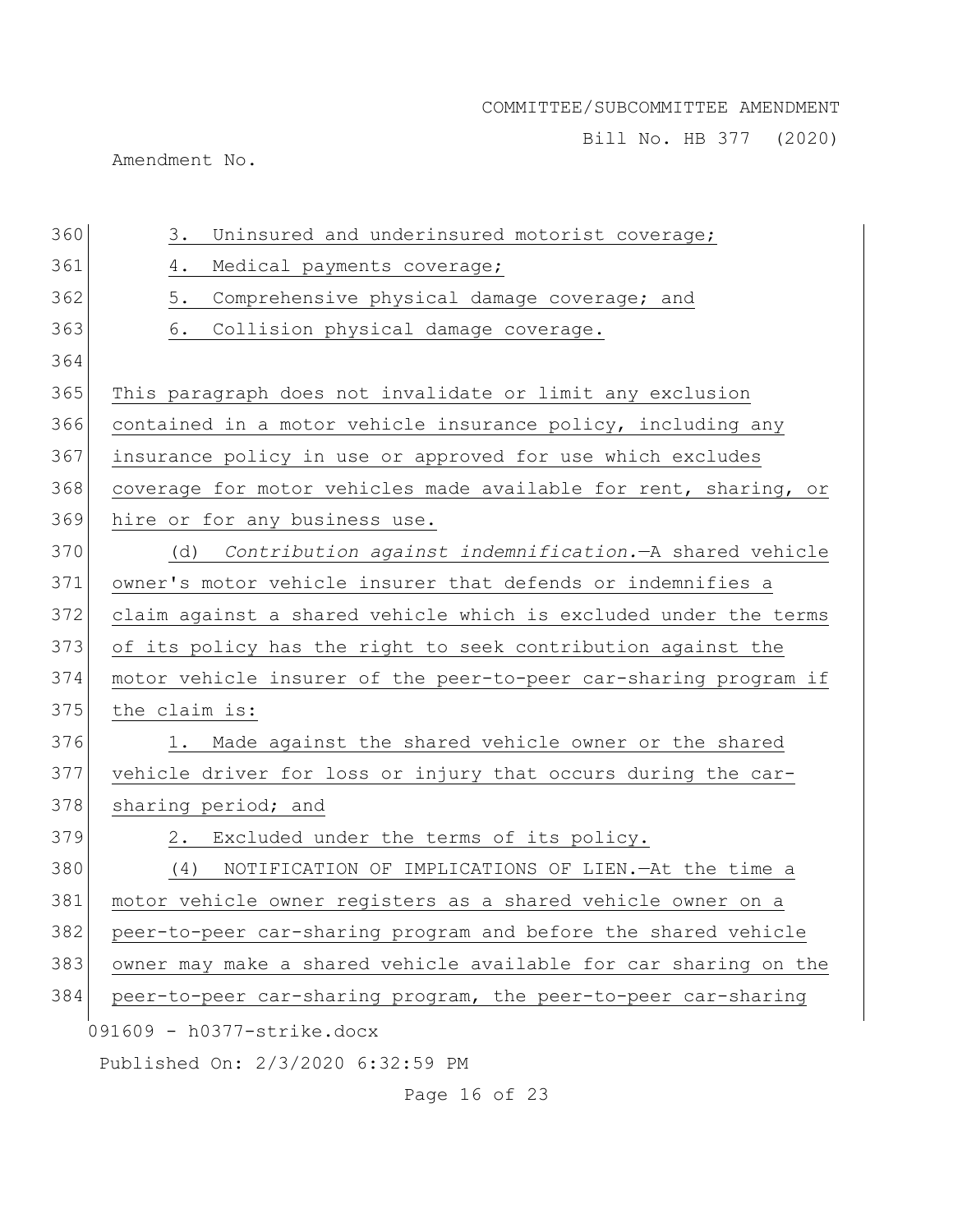Bill No. HB 377 (2020)

Amendment No.

| 385 | program must notify the shared vehicle owner that, if the shared |
|-----|------------------------------------------------------------------|
| 386 | vehicle has a lien against it, the use of the shared vehicle     |
| 387 | through a peer-to-peer car-sharing program, including the use    |
| 388 | without physical damage coverage, may violate the terms of the   |
| 389 | contract with the lienholder.                                    |
| 390 | (5) RECORDKEEPING. - A peer-to-peer car-sharing program          |
| 391 | shall:                                                           |
| 392 | Collect and verify records pertaining to the use of a<br>(a)     |
| 393 | shared vehicle, including, but not limited to, the times used,   |
| 394 | fees paid by the shared vehicle driver, and revenues received by |
| 395 | the shared vehicle owner.                                        |
| 396 | (b) Retain the records in paragraph (a) for a time period        |
| 397 | not less than the applicable personal injury statute of          |
| 398 | limitations.                                                     |
| 399 | (c) Provide the information contained in the records in          |
| 400 | paragraph (a) upon request to the shared vehicle owner, the      |
| 401 | shared vehicle owner's insurer, or the shared vehicle driver's   |
| 402 | insurer to facilitate a claim coverage investigation.            |
| 403 | (6) CONSUMER PROTECTIONS.-                                       |
| 404 | Disclosures.-Each peer-to-peer car-sharing program<br>(a)        |
| 405 | agreement made in this state must disclose to the shared vehicle |
| 406 | owner and the shared vehicle driver:                             |
| 407 | Any right of the peer-to-peer car-sharing program to<br>1.       |
| 408 | seek indemnification from the shared vehicle owner or the shared |
| 409 | vehicle driver for economic loss resulting from a breach of the  |
|     | 091609 - h0377-strike.docx                                       |
|     | Published On: 2/3/2020 6:32:59 PM                                |

Page 17 of 23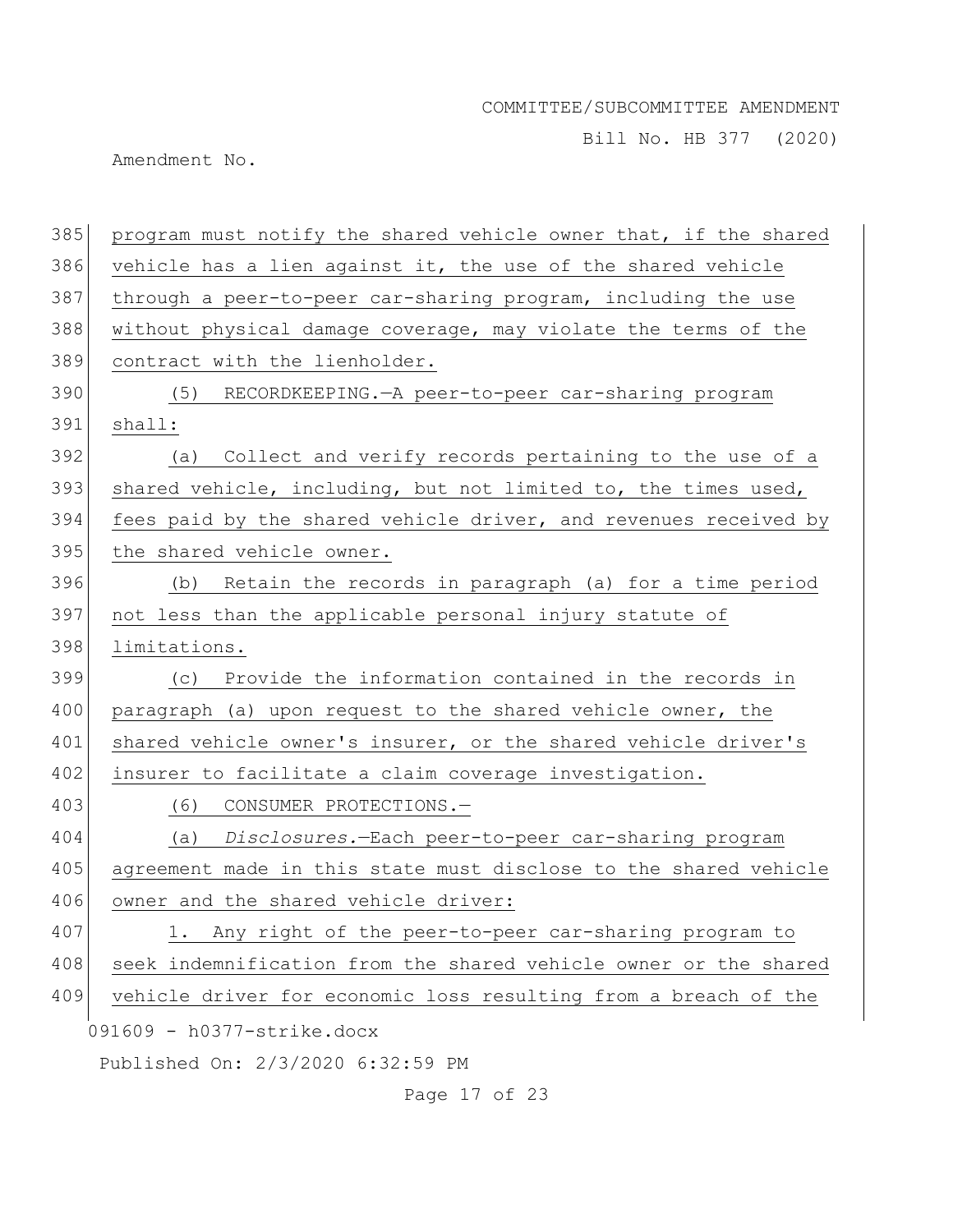Bill No. HB 377 (2020)

Amendment No.

| 410 | terms and conditions of the peer-to-peer car-sharing program     |
|-----|------------------------------------------------------------------|
| 411 | agreement.                                                       |
| 412 | That a motor vehicle insurance policy issued to the<br>2.        |
| 413 | shared vehicle owner for the shared vehicle or to the shared     |
| 414 | vehicle driver does not provide a defense or indemnification for |
| 415 | any claim asserted by the peer-to-peer car-sharing program.      |
| 416 | 3. That the peer-to-peer car-sharing program's insurance         |
| 417 | coverage on the shared vehicle owner and the shared vehicle      |
| 418 | driver is in effect only during each car-sharing period and      |
| 419 | that, for any use of the shared vehicle by the shared vehicle    |
| 420 | driver after the car-sharing termination time, the shared        |
| 421 | vehicle driver and the shared vehicle owner may not have         |
| 422 | insurance coverage.                                              |
| 423 | 4. The daily rate, fees, and, if applicable, any insurance       |
| 424 | or protection package costs that are charged to the shared       |
| 425 | vehicle owner or the shared vehicle driver.                      |
| 426 | That the shared vehicle owner's motor vehicle liability<br>5.    |
| 427 | insurance may exclude coverage for a shared vehicle.             |
| 428 | 6. An emergency telephone number of the personnel capable        |
| 429 | of fielding calls for roadside assistance and other customer     |
| 430 | service inquiries.                                               |
| 431 | 7. Any conditions under which a shared vehicle driver must       |
| 432 | maintain a personal motor vehicle insurance policy with certain  |
| 433 | applicable coverage limits on a primary basis in order to book a |
| 434 | shared vehicle.                                                  |
|     | 091609 - h0377-strike.docx                                       |
|     | Published On: 2/3/2020 6:32:59 PM                                |
|     |                                                                  |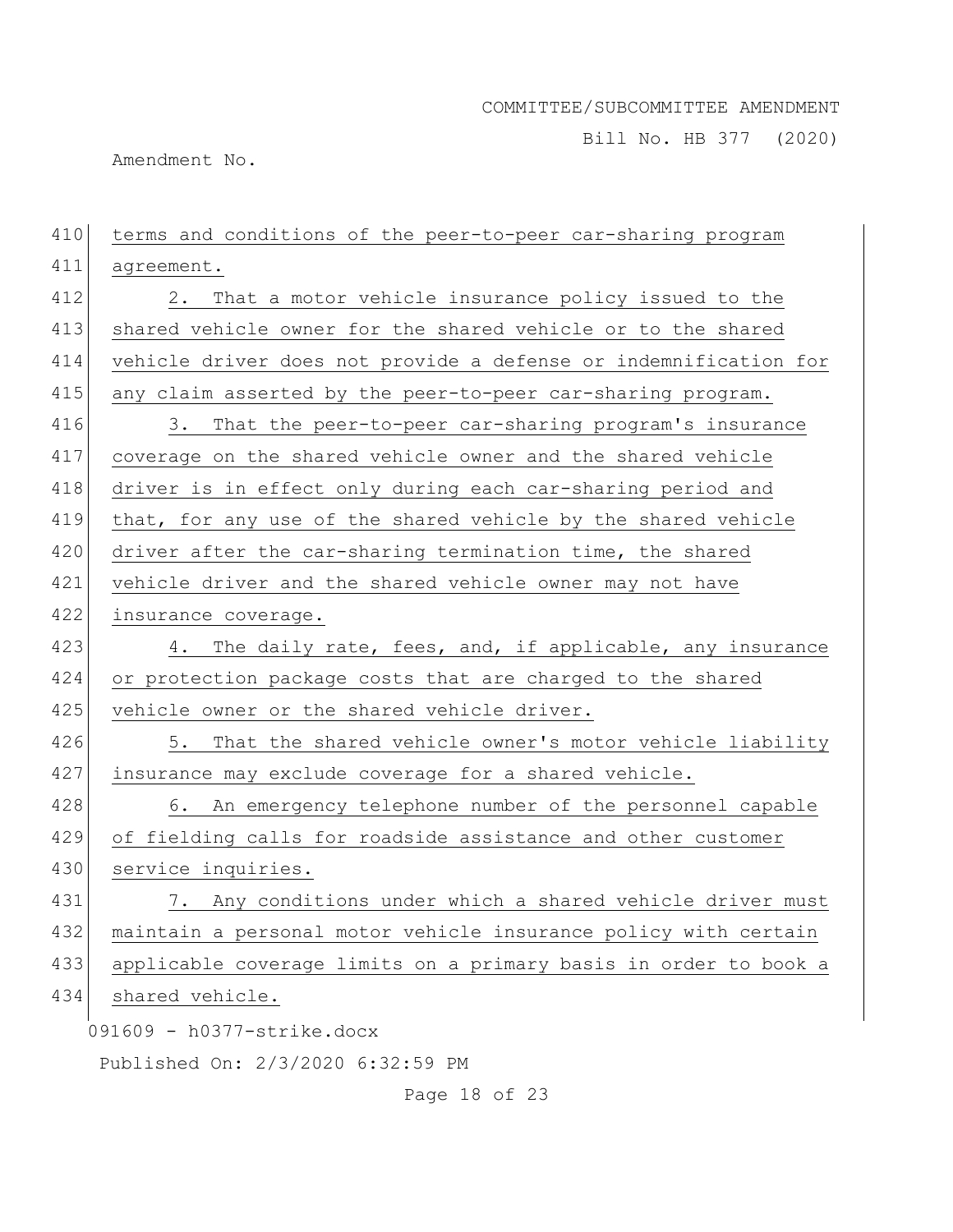Bill No. HB 377 (2020)

Amendment No.

| 435 | Driver license verification and data retention.-<br>(b)             |
|-----|---------------------------------------------------------------------|
| 436 | 1. A peer-to-peer car-sharing program may not enter into a          |
| 437 | peer-to-peer car-sharing program agreement with a driver unless     |
| 438 | the driver:                                                         |
| 439 | Holds a driver license issued under chapter 322 which<br>а.         |
| 440 | authorizes the driver to drive vehicles of the class of the         |
| 441 | shared vehicle;                                                     |
| 442 | Is a nonresident who:<br>b.                                         |
| 443 | Holds a driver license issued by the state or country<br>$(\top)$   |
| 444 | of the driver's residence which authorizes the driver in that       |
| 445 | state or country to drive vehicles of the class of the shared       |
| 446 | vehicle; and                                                        |
| 447 | Is at least the same age as that required of a<br>(II)              |
| 448 | resident to drive; or                                               |
| 449 | Is otherwise specifically authorized by the Department<br>$\circ$ . |
| 450 | of Highway Safety and Motor Vehicles to drive vehicles of the       |
| 451 | class of the shared vehicle.                                        |
| 452 | A peer-to-peer car-sharing program shall keep a record<br>2.        |
| 453 | $\circ$ f:                                                          |
| 454 | The name and address of the shared vehicle driver;<br>a.            |
| 455 | The number of the driver license of the shared vehicle<br>b.        |
| 456 | driver and each other person, if any, who will operate the          |
| 457 | shared vehicle; and                                                 |
| 458 | The place of issuance of the driver license.<br>$\circ$ .           |
|     |                                                                     |
|     | 091609 - h0377-strike.docx                                          |
|     | Published On: 2/3/2020 6:32:59 PM                                   |

Page 19 of 23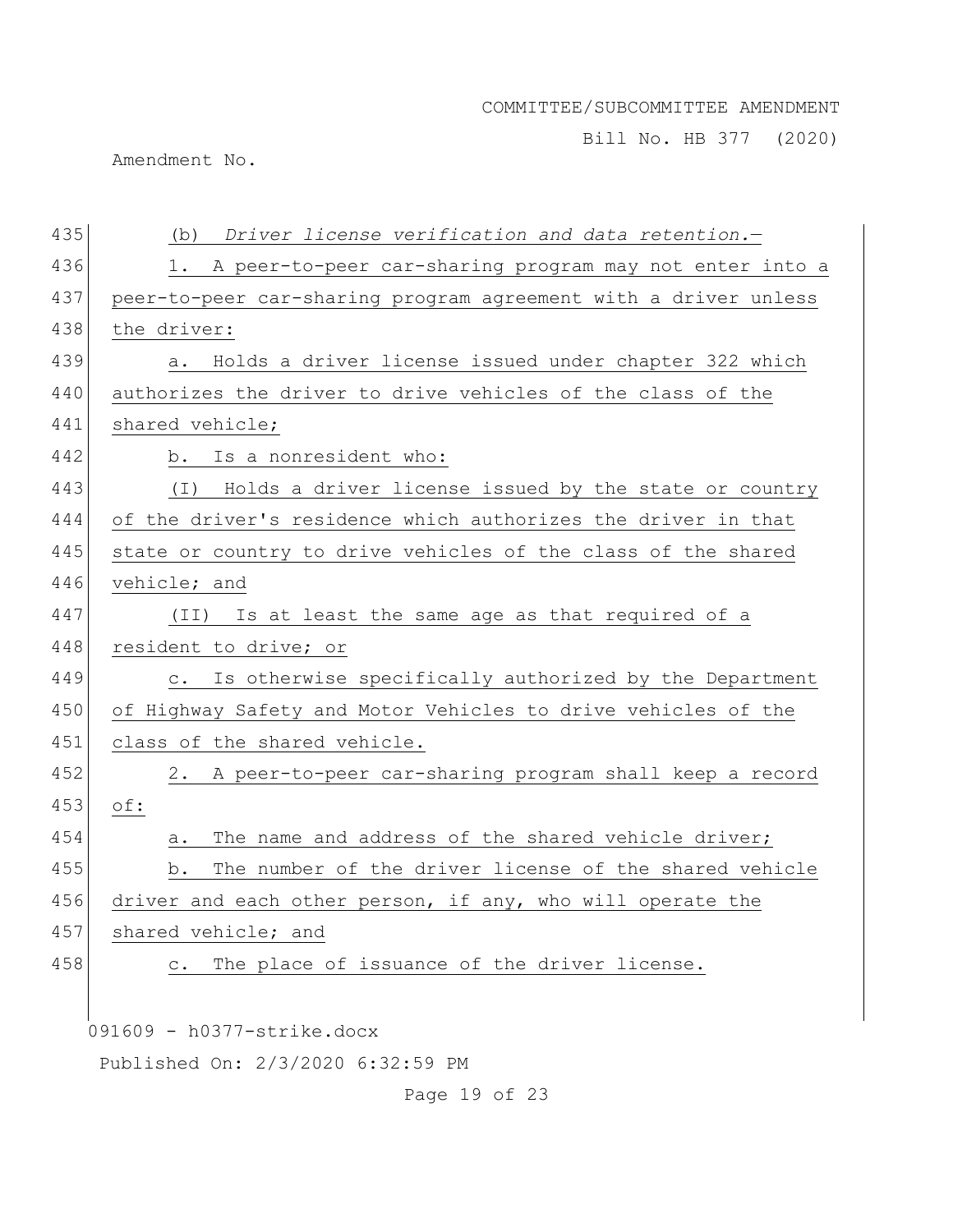Bill No. HB 377 (2020)

Amendment No.

| 459 | (c) Responsibility for equipment. - A peer-to-peer car-          |
|-----|------------------------------------------------------------------|
| 460 | sharing program has sole responsibility for any equipment that   |
| 461 | is put in or on the shared vehicle to monitor or facilitate the  |
| 462 | peer-to-peer car-sharing transaction, including a GPS system.    |
| 463 | The peer-to-peer car-sharing program shall indemnify and hold    |
| 464 | harmless the shared vehicle owner for any damage to or theft of  |
| 465 | such equipment during the car-sharing period which is not caused |
| 466 | by the shared vehicle owner. The peer-to-peer car-sharing        |
| 467 | program may seek indemnity from the shared vehicle driver for    |
| 468 | any damage to or loss of such equipment which occurs during the  |
| 469 | car-sharing period.                                              |
| 470 | Motor vehicle safety recalls. At the time a motor<br>(d)         |
| 471 | vehicle owner registers as a shared vehicle owner on a peer-to-  |
| 472 | peer car-sharing program and before the shared vehicle owner may |
| 473 | make a shared vehicle available for car sharing on the peer-to-  |
| 474 | peer car-sharing program, the peer-to-peer car-sharing program   |
| 475 | must:                                                            |
| 476 | Verify that the shared vehicle does not have any safety<br>1.    |
| 477 | recalls on the vehicle for which the repairs have not been made; |
| 478 | and                                                              |
| 479 | Notify the shared vehicle owner that if the shared<br>2.         |
| 480 | vehicle owner:                                                   |
| 481 | Has received an actual notice of a safety recall on the<br>a.    |
| 482 | vehicle, he or she may not make a vehicle available as a shared  |
|     |                                                                  |
|     | 091609 - h0377-strike.docx                                       |
|     |                                                                  |

Published On: 2/3/2020 6:32:59 PM

Page 20 of 23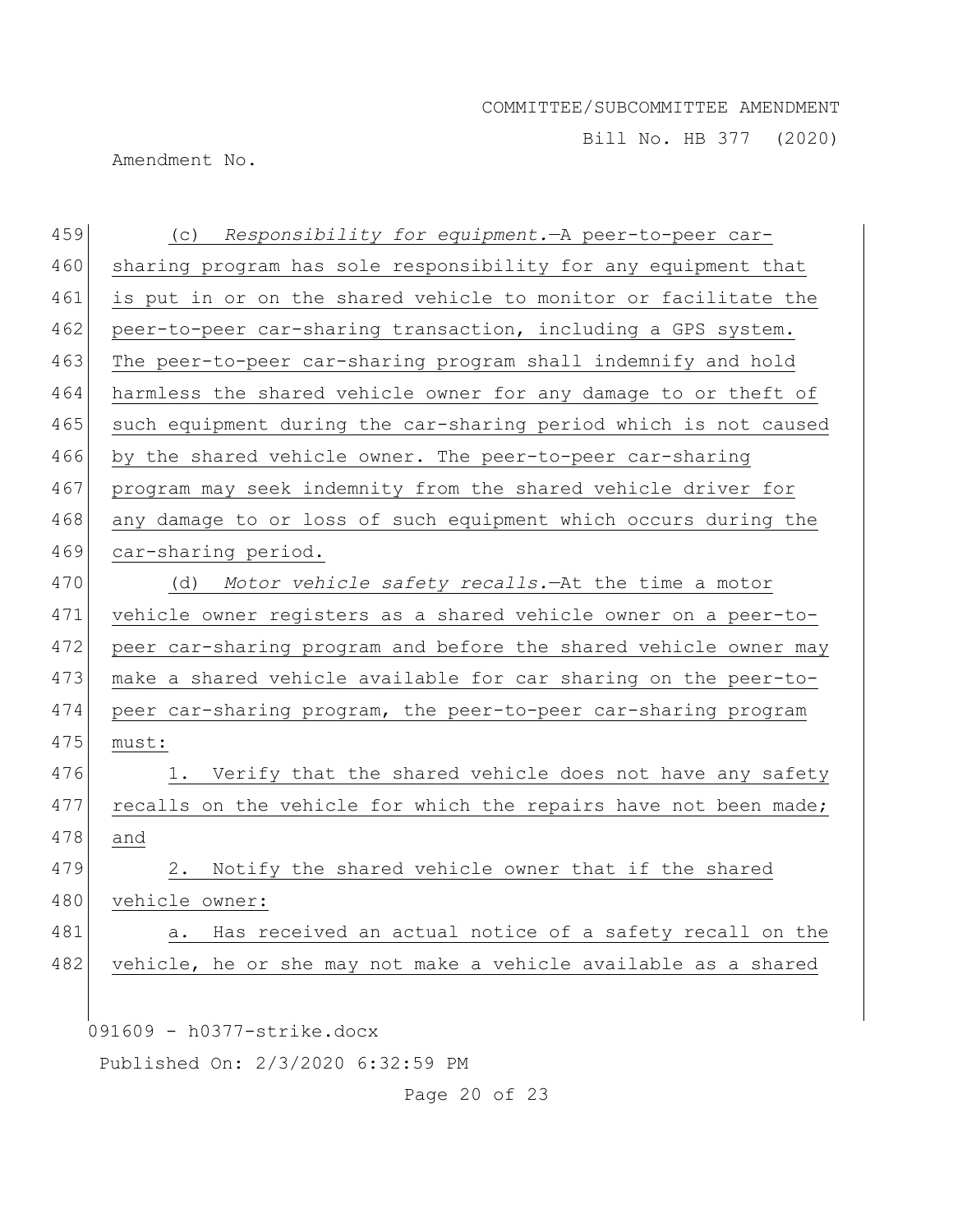Bill No. HB 377 (2020)

Amendment No.

| 483 | vehicle on the peer-to-peer car-sharing program until the safety |
|-----|------------------------------------------------------------------|
| 484 | recall repair has been made.                                     |
| 485 | b. Receives an actual notice of a safety recall on a             |
| 486 | shared vehicle while the shared vehicle is made available on the |
| 487 | peer-to-peer car-sharing program, he or she shall remove the     |
| 488 | shared vehicle as available on the peer-to-peer car-sharing      |
| 489 | program as soon as practicably possible after receiving the      |
| 490 | notice of the safety recall and until the safety recall repair   |
| 491 | has been made.                                                   |
| 492 | c. Receives an actual notice of a safety recall while the        |
| 493 | shared vehicle is in the possession of a shared vehicle driver,  |
| 494 | he or she shall notify the peer-to-peer car-sharing program      |
| 495 | about the safety recall as soon as practicably possible after    |
| 496 | receiving the notice of the safety recall, so that he or she may |
| 497 | address the safety recall repair.                                |
| 498 | CONSTRUCTION.-This section does not limit:<br>(7)                |
| 499 | (a) The liability of a peer-to-peer car-sharing program          |
| 500 | for any act or omission of the peer-to-peer car-sharing program  |
| 501 | which results in bodily injury to a person as a result of the    |
| 502 | use of a shared vehicle through peer-to-peer car sharing; or     |
| 503 | The ability of a peer-to-peer car-sharing program to<br>(b)      |
| 504 | seek, by contract, indemnification from the shared vehicle owner |
| 505 | or the shared vehicle driver for economic loss resulting from a  |
| 506 | breach of the terms and conditions of the peer-to-peer car-      |
| 507 | sharing program agreement.                                       |
|     | 091609 - h0377-strike.docx                                       |
|     | Published On: 2/3/2020 6:32:59 PM                                |

Page 21 of 23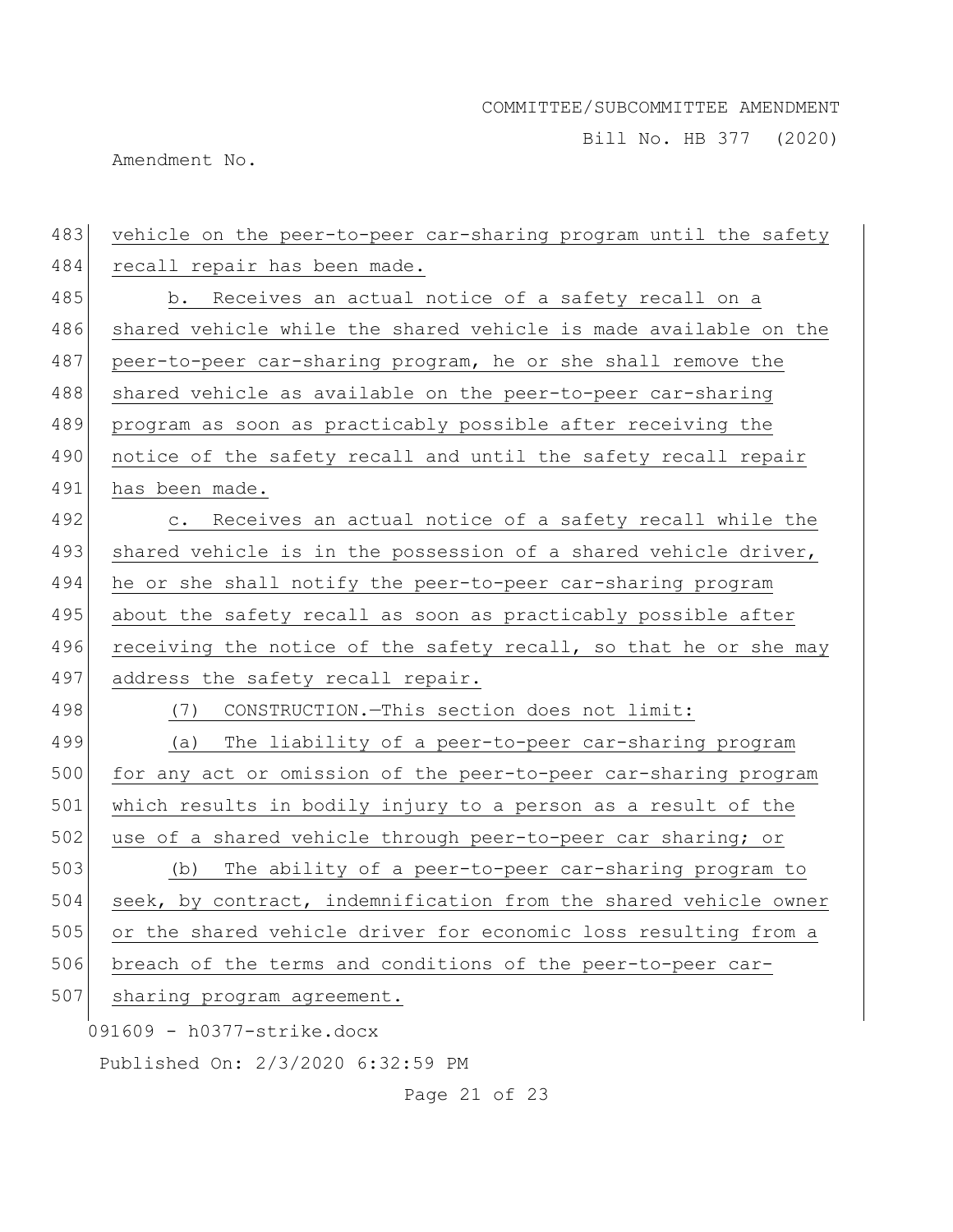Bill No. HB 377 (2020)

Amendment No.

091609 - h0377-strike.docx Published On: 2/3/2020 6:32:59 PM 508 Section 4. This act shall take effect March 1, 2021. 509 510 511 512 **-----------------------------------------------------** 513 **T I T L E A M E N D M E N T** 514 Remove everything before the enacting clause and insert: 515 An act relating to motor vehicle rentals; amending s. 212.05, 516 F.S.; specifying the applicable sales tax rate on motor vehicle 517 leases and rentals by motor vehicle rental companies and peer-518 to-peer car-sharing programs; requiring peer-to-peer car-sharing 519 programs to collect and remit the applicable sales tax; amending 520 s. 212.0606, F.S.; defining terms; specifying the applicable 521 rental car surcharge on motor vehicle leases and rentals by 522 motor vehicle rental companies and peer-to-peer car-sharing 523 programs; specifying applicability of the surcharge; requiring 524 motor vehicle rental companies and peer-to-peer car-sharing 525 programs to collect the surcharge; requiring car-sharing 526 services to collect a certain surcharge; making technical 527 changes; creating s. 627.7483, F.S.; defining terms; specifying 528 insurance requirements for shared vehicle owners and shared 529 vehicle drivers under peer-to-peer car-sharing programs; 530 providing that a peer-to-peer car-sharing program has an 531 insurable interest in a shared vehicle during certain periods; 532 authorizing peer-to-peer car-sharing programs to own and

Page 22 of 23